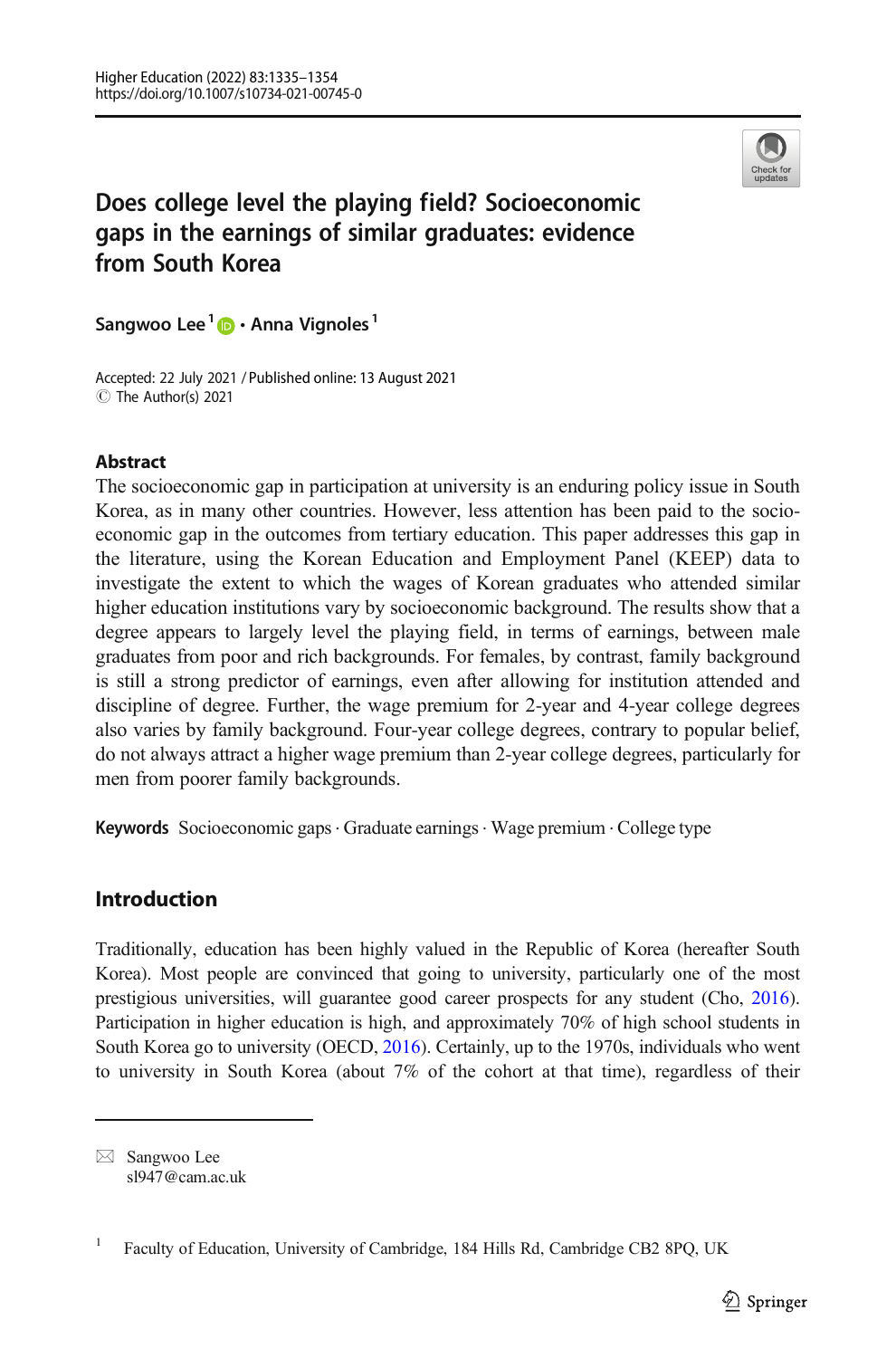socioeconomic background, enjoyed a high return to their education (Kang, [2009;](#page-18-0) Kim & Lee, [2006](#page-18-0)). Unfortunately, however, family income-related gaps both in access to and success in higher education are now large and even growing globally (Haveman & Smeeding, [2006\)](#page-18-0), and South Korea is no exception.

In South Korea, educational achievement and access to different types of higher education vary substantially by level of household income and/or assets, with fewer students from poorer backgrounds attending prestigious 4-year institutions (Choi & Min, [2015](#page-18-0); Jang, [1999](#page-18-0)). Despite this, many people still expect colleges and universities to ensure social mobility, and there is a strong meritocratic belief that higher education provides the opportunity for everyone with the right ability to succeed. An important policy question in South Korea is therefore whether higher education does in fact level the playing field, in terms of reducing or eliminating the disparity in earnings between individuals from high- and low-socioeconomic status backgrounds. Although much research and policy attention has been paid to the socioeconomic gap in university participation in South Korea, far less attention has been paid to the extent to which family background continues to impact graduates' earnings.

This paper, therefore, provides evidence on the socioeconomic gap in graduates' earnings, conditional on higher education institution attended and discipline choice, building on the limited literature on this issue from other country contexts (e.g., Britton et al., [2019](#page-17-0); Chetty et al., [2017](#page-17-0)). Using the Korean Education and Employment Panel (KEEP) survey, provided by the Korea Research Institute for Vocational Education and Training (KRIVET), this paper addresses the following research questions: (a) is there a socioeconomic gap in the earnings of otherwise similar graduates? (b) How does the wage premium from different college types vary by individuals' socioeconomic background? (c) Given that South Korea has the largest gender wage gap among the OECD countries and hence the experiences of male and female graduates in the labour market are quite different, how does the impact of socioeconomic background on graduates' earnings vary by gender?

Whilst this paper asks important questions regarding the role of higher education in levelling the earnings playing field and will therefore provide valuable information for policymakers and students, as with any analysis, there are caveats. First, we focus solely on wages as the outcome of higher education, ignoring both non-pecuniary benefits to the individual, such as job satisfaction, and social benefits. Second, though the KEEP data allow us to control for a large set of observable characteristics, there may still be selection bias in our estimates caused by unobservable differences among individuals that determine earnings and that may be correlated with socioeconomic background. From this perspective, our estimates should not be interpreted as causal.

## The South Korean higher education system

Since the focus of this paper is on graduate earnings, a brief description of the South Korean higher education system is merited. Higher education is provided primarily by 2-year and 4-year colleges, with 2-year colleges providing more vocational programmes with a technical specialisation. As a result, 2-year colleges are considered as a direct route to employment in South Korea, rather than necessarily a steppingstone towards a 4-year college programme. By contrast, 4-year colleges provide a more general academic curriculum. South Korea now has almost universal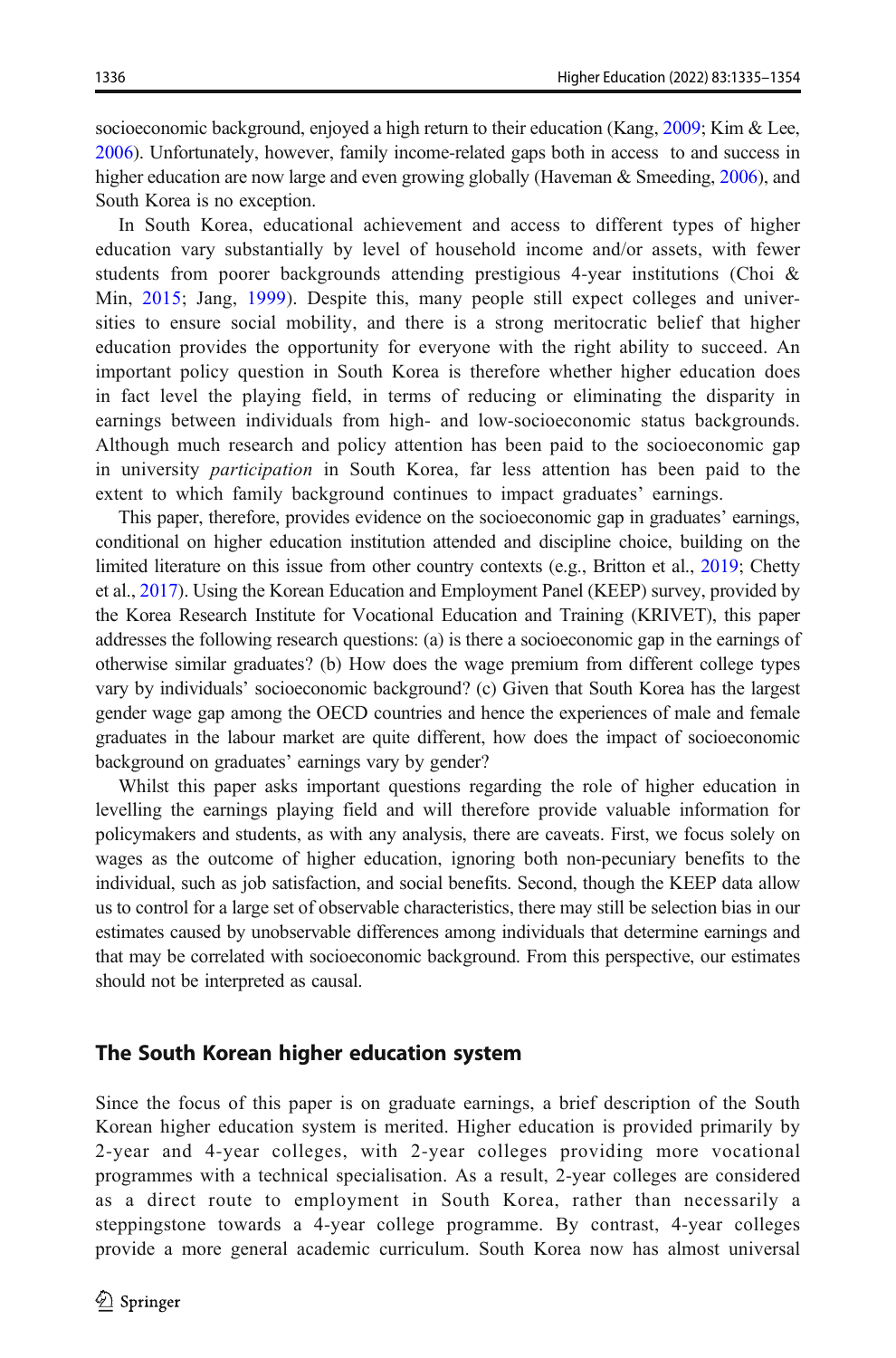secondary school enrolment; approximately 99.7% of students attend. After graduating from upper secondary schools, students can choose whether or not to attend a college, and if choosing to attend, they can select either 4-year academic colleges or 2-year polytechnic colleges depending on their career goals and indeed their scores on a College Scholastic Ability Test  $(CSAT<sup>1</sup>)$ . On average, 4-year colleges are more academically selective.

In 2019, 430 colleges and universities offered either a 4-year bachelor's degree or a 2-year associate degree. Specifically, there were 191 4-year colleges, 137 2-year colleges, and 102 other types of college generally offering 2-year options. In 2019, 67.8% of high school graduates enrolled in a degree of some kind. Among students enrolled in tertiary institutions, 66 and 21% of students enrolled in 4-year and 2-year colleges, respectively (Korean Ministry of Education, [2019\)](#page-18-0). The college enrolment rate in South Korea is high by international standards. For example, in the UK, approximately 50% of the cohort enrol in tertiary education, and in the USA, around 40% enrol (NCES, [2019;](#page-19-0) UK Department for Education, [2019](#page-19-0)). Participation in tertiary education in South Korea is arguably therefore almost saturated, especially among individuals from socioeconomically advantaged families (Byun & Park, [2017](#page-17-0)).

Although South Korea has mass higher education, entry is still competitive and on the basis of a national assessment, CSAT. Many students who are not satisfied with their scores on CSAT, held once a year, tend to retake the test and enter college in a later year. In 2018, approximately 20% of students enrolled in colleges had retaken the CSAT at least once (KESS, [2019\)](#page-18-0). Retakes are counter-intuitively related to socioeconomic background. Richer students can afford to do more retakes (and hence have a better chance of achieving the score needed to enter a more prestigious institution) due to the high cost of college admission preparation, particularly private tutoring. For instance, in some high schools in the wealthiest neighbourhoods in Seoul, more than half of high school students retake the exam and enter college in the following years, seeking to attend a more prestigious institution (Jung et al., [2019](#page-18-0)).

Overall, a late entry into the labour market is a feature of the South Korean system. In addition to the trend of CSAT retakes, all males aged between 18 and 30 in South Korea are required to do military service for approximately 2 years. According to the Ministry of the National Defence, about 85% of males do this between the ages of 20 and 22. Also, many college students take a semester or year off to prepare for English language examinations and various other qualifications. As a result, it takes approximately 12.3 semesters (two semesters per year) to graduate from college in South Korea (14.3 semesters for males and 9.9 semesters for females (Yi, [2016\)](#page-19-0)). Given this, any analysis of graduates' labour market outcomes needs to focus on individuals' earnings at a somewhat older age, namely when individuals have had a chance to have some time in the labour market, normally in their mid-30s.

<sup>&</sup>lt;sup>1</sup> The College Scholastic Ability Test (CSAT) is designed to measure students' achievement in the National Curriculum standards and scholastic aptitude for higher education. It aims to assess higher order thinking skills in the six study areas: Language Arts, Mathematics, English, Korean History, Investigation, and Second Foreign Languages. Every November, around 600,000 Korean students sit the CSAT, consisting of 8-hour examinations (KICE, [2019\)](#page-18-0).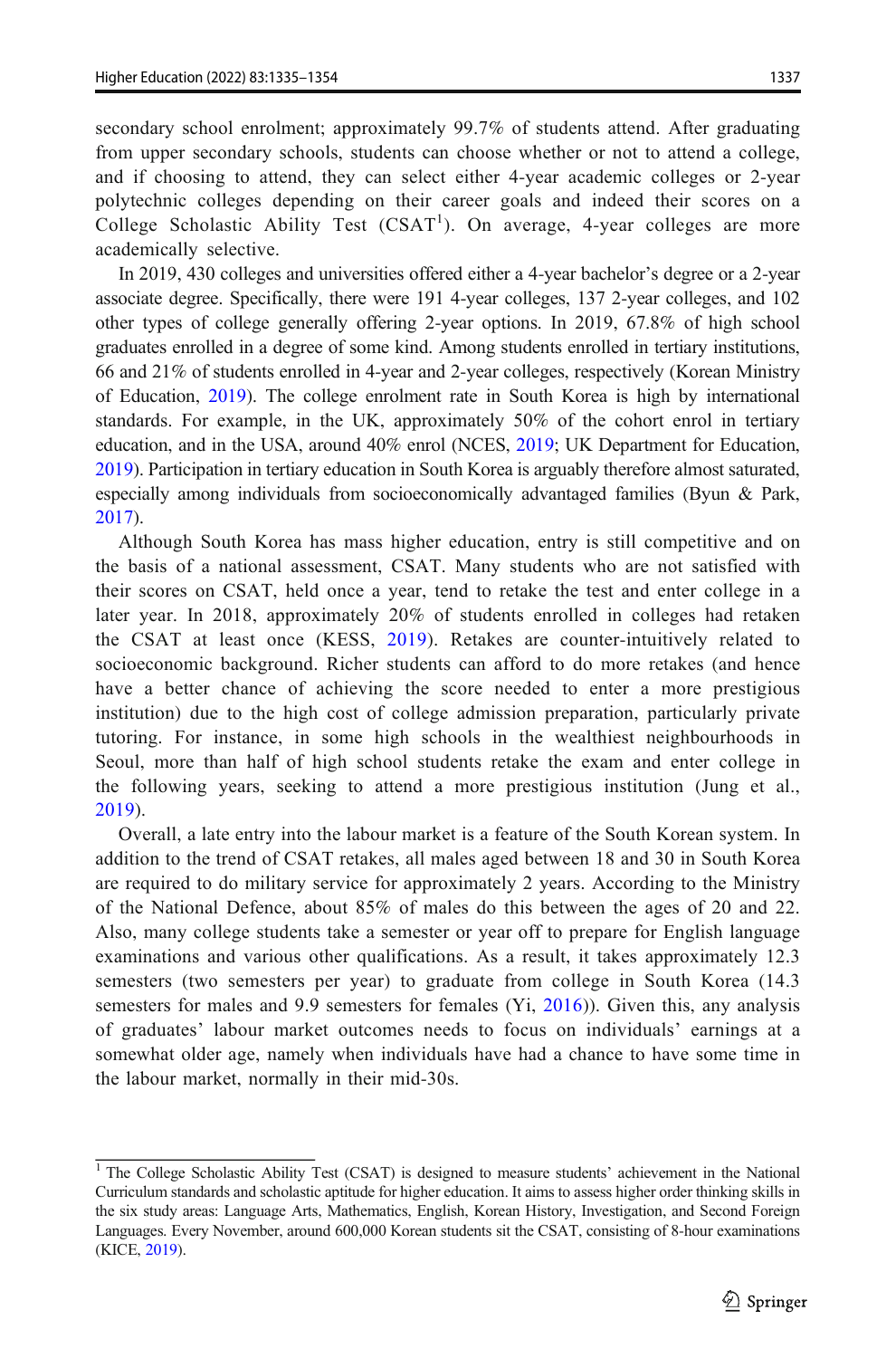## Existing literature

## The return to higher education in South Korea

In South Korea, the wage premium associated with more years of schooling and higher levels of educational attainment has decreased as participation in secondary and higher education has substantially increased (Joo, [2018](#page-18-0); Lee, [2011](#page-18-0)). Although the evidence suggests that there remains a wage premium from a degree in South Korea, there is also increasing heterogeneity in graduates' earnings. Yi and Kim [\(2016\)](#page-19-0), for instance, found that 2-year and 4-year college graduates earn 5.3 and 14.8% more, respectively, than high school graduates when controlling for work-related characteristics, namely workplace size, firm type, and location. The evidence is mixed, however. Some studies have even suggested that the wage premium from a degree is, in some circumstances, zero in South Korea (e.g., Joo, [2018](#page-18-0)).

There is also now a sizeable literature exploring the relationship between college prestige and the heterogeneity in graduates' earnings in South Korea (Han et al., [2012](#page-18-0); Lee et al., [2018](#page-18-0)). This literature indicates that the prestige of the 4-year institution that a graduate attended has a strong positive effect on his/her initial job stability and current income (Jung & Lee, [2016\)](#page-18-0). The premium for graduates from Seoul National University, for example, one of the most prestigious institutions in South Korea, is estimated to be around 12% over the earnings of graduates from other less selective 4-year institutions (Han et al., [2012\)](#page-18-0). The literature also suggests bigger quality differences, as measured by various indicators, e.g., reputation, learning environments, and students' outcomes, within the group of 4-year colleges compared to 2-year colleges (e.g., Lee, [2011](#page-18-0); Lee et al., [2014](#page-18-0); Park, [2014;](#page-19-0) Yi & Kim, [2016](#page-19-0)). Generally, the evidence from the existing literature shows that the mean gap in earnings between graduates from 2-year and 4-year colleges may have shrunk or even become zero for graduates from many institutions, bar those from a few top 4-year institutions (Park, [2014](#page-19-0)). The shrinking earning gap between 2-year and 4-year college graduates is consistent with the greater heterogeneity in 4-year college graduates' earnings (Oh & Chae, [2014](#page-19-0)). Explaining the sources of such heterogeneity in graduate earnings is important, and one potential explanation is the family background of graduates, an issue we explore in this paper.

#### The heterogeneity in returns to higher education by gender

South Korean labour market data also suggests a high heterogeneity in returns to higher education by gender. In 2019, South Korea had the largest gender wage gap, at 32.5% among the OECD countries (the OECD average was 12.9% (OECD, [2021\)](#page-19-0)). Traditional Korean society has sharply defined gender roles, and as a result, females, even those with a college degree, have long experienced various forms of discrimination in the labour market. The empirical evidence suggests women experience occupational and industrial segregation, lower earnings than males doing similar jobs, and fewer promotion opportunities (Kim  $& V$ oos, [2007](#page-18-0)). The situation is not static, however. Though the gap is still large by international standards, the gender wage gap has gradually decreased since the *Equal Employment Oppor*tunity Act enacted in 1988. This Act enabled workers to be legally protected against discrim-ination on the basis of marital status and pregnancy (Hong, [2011](#page-18-0); Monk-Turner & Turner, [2004](#page-18-0)). For instance, females, on average, earned 68% of male earnings in 2019, which is an improvement on the 1980s when women earned just 40% of male earnings.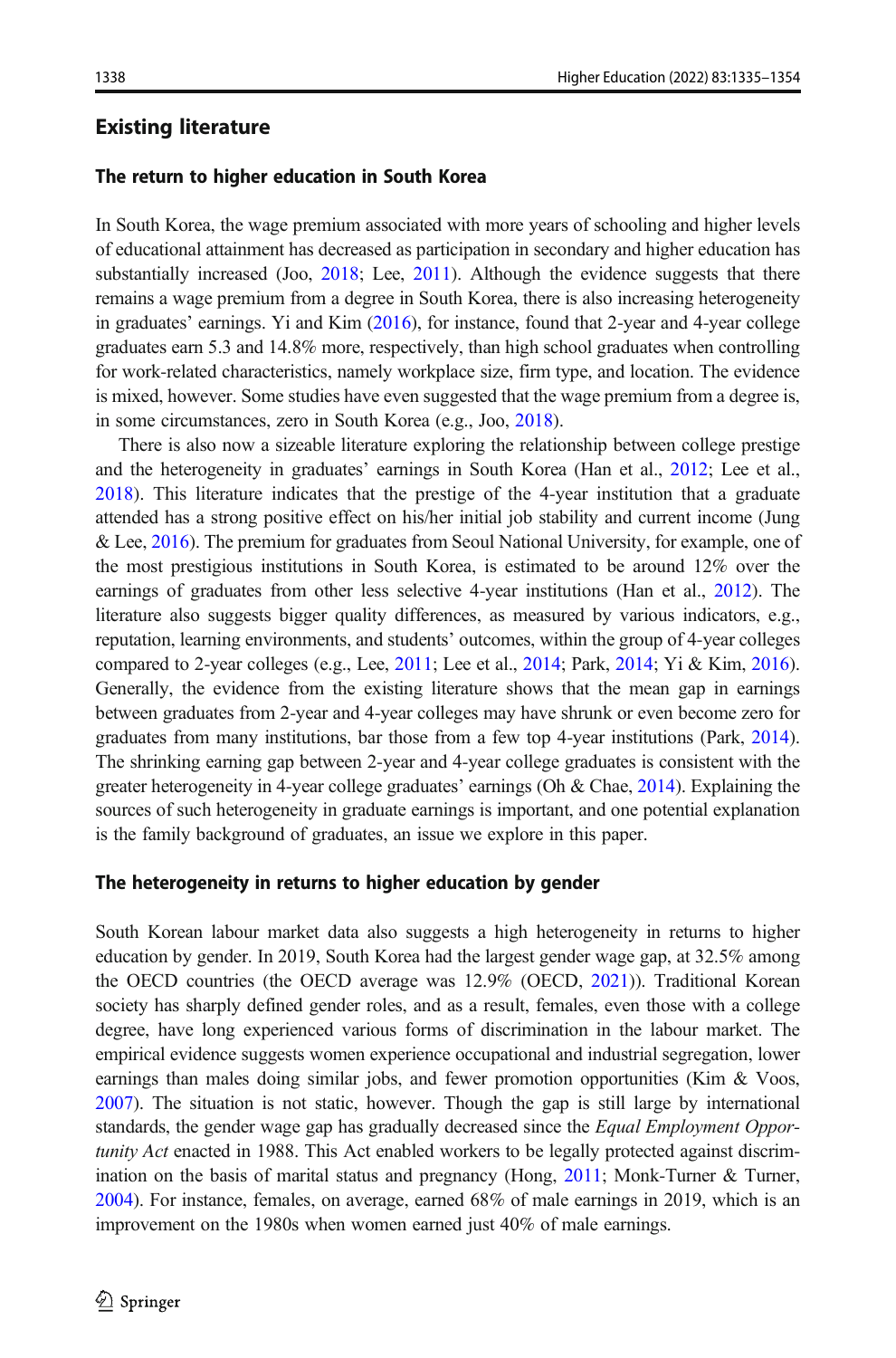One of the significant factors determining the large pay gap between the genders is female career interruption or challenges when returning to work for females after pregnancy and undertaking childcare (Shin, [2011](#page-19-0); Kim, [2017\)](#page-18-0). Evidence on the gender wage gap for younger people, i.e., relatively new entrants to the labour market, is therefore mixed. Some studies, for instance, have shown that there is no significant disparity in the earnings and employment rates of males and females for recent graduates in their late 20s, who have not yet experienced any career interruption (Kim, [2017;](#page-18-0) Kwon, [2018\)](#page-18-0). This is consistent with various statistics that confirm that males and females have similar earnings in their mid-20s right after college graduation but that the gap widens between the genders in older workers, particularly after the age of 30 (Statistics Korea, [2018](#page-19-0)). Simultaneously, however, much literature has also suggested that more than 80% of females in their 20s have reported experiencing gender inequality in the labour market, and some recent studies have even suggested that taking other characteristics into account, female graduates, on average, earn less than their male counterparts (Choi et al., [2016;](#page-18-0) Kim & Oh, [2019\)](#page-18-0). Female graduates from more selective 4-year institutions also appear to face even greater earning inequalities in the labour market than those from less-selective 4-year or 2-year colleges (Kim & Oh, [2019\)](#page-18-0). Given the mixed evidence on the extent of the gender wage gap, particularly for young graduates, we model the determinants of earnings separately for males and females.

#### Socioeconomic gaps in graduates' earnings

This study will contribute to the significant literature from a range of contexts that has suggested a major impact from the family background on graduates' earnings, even after allowing for differences in the higher education institution they attended and the degree subject they studied. Evidence on this issue for the South Korean context will be provided, using a similar methodology to that used in the existing literature (e.g., Britton et al., [2019](#page-17-0); Chetty et al., [2017](#page-17-0)).

Whilst there is considerable evidence of heterogeneity in returns to higher education by subject and institution, there is very little evidence on how graduates' earnings vary by socioeconomic background (Crawford & Erve, [2015\)](#page-18-0). Further, the existing literature suggests contrasting results in different contexts, which is why empirical evidence from an Asian context is so important. In the USA, for example, there is a body of literature that has found significant differences in the return to education by family background, as measured by parental education level and occupational status (e.g., Altonji & Dunn, [1996](#page-17-0); Ashenfelter & Rouse, [1997\)](#page-17-0). More recently and using larger-scale administrative data, Chetty et al. [\(2017\)](#page-17-0) found that graduates from low-income and high-income families had very similar labour market outcomes after allowing for higher education institution attended. The result suggests that family background may not be a strong predictor of graduates' labour market outcomes, once we allow for the specific college attended, and that in the USA, colleges do play a pivotal role in levelling the earnings playing field for students from different socioeconomic backgrounds.

In the UK, by contrast, much of the literature has continued to find significant differences between the earnings of graduates from the lower and higher socioeconomic backgrounds, even after allowing for a rich array of characteristics, namely higher education institution attended and subject discipline (e.g., Britton et al., [2019](#page-17-0); Crawford & Erve, [2015](#page-18-0)). For instance, graduates whose parents were working in a top NS-SEC occupation are more likely themselves to end up working in one of these top jobs and to earn more than graduates whose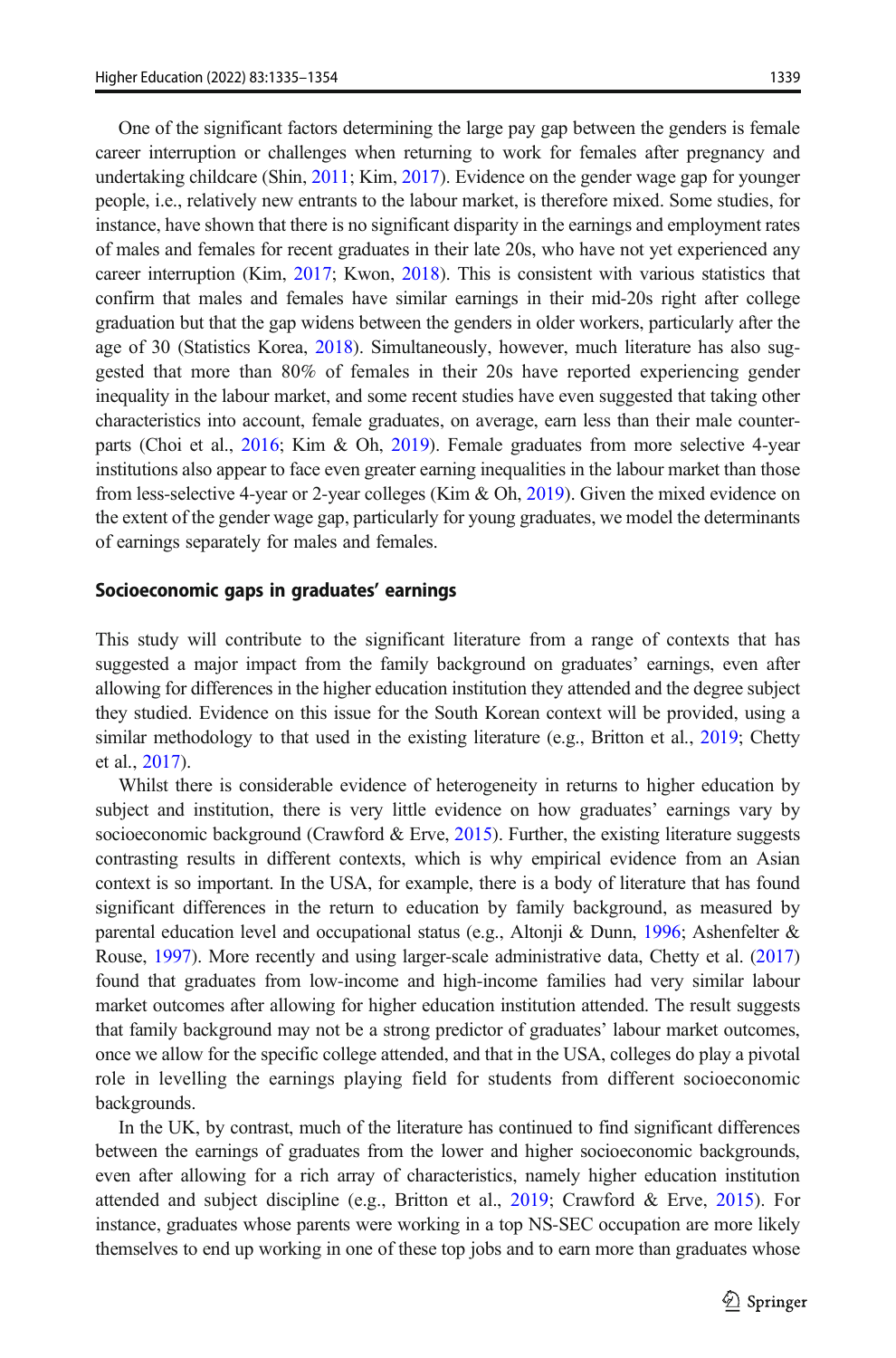parents worked in routine occupations (Crawford & Vignoles, [2014](#page-18-0); Macmillan et al., [2013](#page-18-0)). This applies even when comparing graduates who attended the same university. Parental income level also remains a strong predictor of children's subsequent graduate income level in the UK, although the impact of family income on graduates' earnings is halved after allowing for institution attended and subject taken (Britton et al., [2019](#page-17-0)). This body of literature implies that universities in the UK do not appear to fully level the playing field and eliminate the socioeconomic gap in earnings.

In South Korea, there are many studies showing a strong positive relationship between father's and children's income levels (An & Jeon, [2008](#page-17-0); Choi & Min, [2015;](#page-18-0) Jang, [1999;](#page-18-0) Yeo, [2008](#page-19-0)). For example, Choi and Min [\(2015\)](#page-18-0) found that a son's earnings are, on average, 19% higher if he comes from the top fifth of households in terms of income, as compared to coming from the bottom quintile. There is also evidence suggesting that the likelihood of becoming a graduate and the quality of higher education institution attended is related to family background. Yeo ([2008](#page-19-0)) provided empirical evidence that students from richer families are more likely to attend better quality colleges and as a result tend to have higher wages than graduates from poorer families. To the best of our knowledge however, there are no studies from South Korea that have estimated the extent of the socioeconomic gap in earnings for graduates, after allowing for differences in the quality of university attended and subject studied. This paper seeks to fill this gap.

## Methodology

## Data

The data used here are from the Korean Education and Employment Panel (KEEP) survey. The KEEP, first established in 2004, is a longitudinal survey of Korean individuals as well as households. The dataset was designed to examine the relationship between a respondent's household socioeconomic status, their educational achievement, and subsequent labour market outcomes. In its first year, a total of 6000 individuals were selected as a target sample, comprising 2000 middle school seniors and 4000 high school seniors. The selected individuals were then followed up until 2015, with 12 waves of yearly surveys. The sample for the KEEP dataset is stratified into 15 regions (Seoul, six metropolitan cities, and eight provinces), and 4175 middle and high schools across the country were selected through the stratified and multistage sampling methods. Stratification was applied at the school, class, and student level (KRIVET, [2021](#page-18-0)). Hence, the KEEP was designed to provide a nationally representative sample of Korean middle and high school students. The KEEP is well suited to address our research questions, given that, in comparison to other nationally representative datasets, it includes a richer array of information on Korean youths' educational and labour market experiences, including their high school academic achievement. It also provides information on family background, namely parental income and assets, which is central to our focus.

## Sample

In this particular study, the sample was restricted to those who graduated from high school in 2005, who had achieved an undergraduate degree or higher, and who earn at least the minimum legal wage in South Korea as of 2015. Hence, the usable sample is 1229 individuals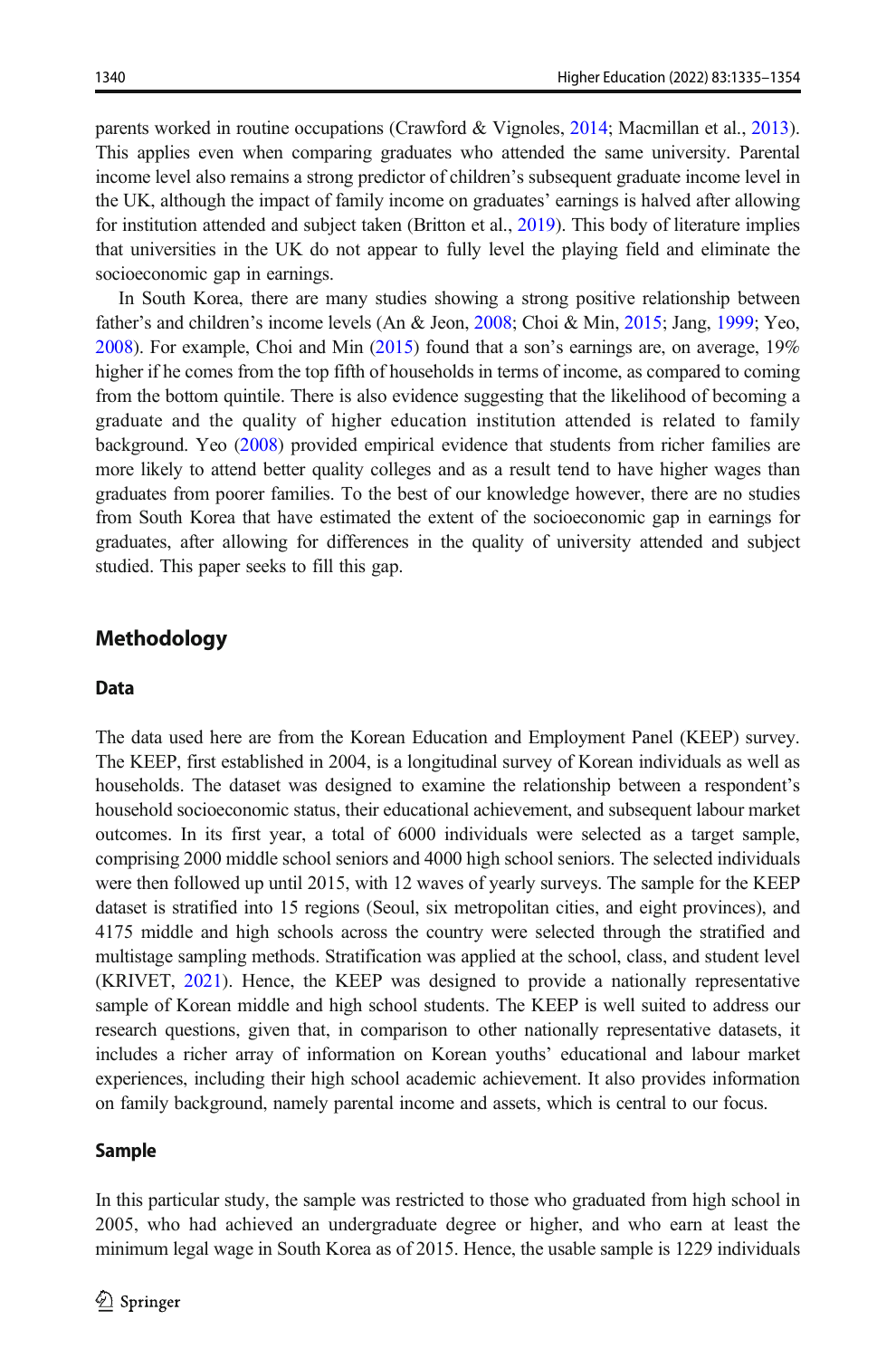who attended either 2-year or 4-year colleges and provided usable salary information. This study focuses on the respondents who entered higher education between 2005 and 2009 to allow for the widespread late entry into universities discussed above. In 2015, the targeted individuals were age 28 or 29, and it might be argued that this stage of life is still relatively early to assess the career path of individuals in the South Korean context. With this slight caveat, the data are nonetheless particularly rich in terms of trying to understand the factors that explain wage differences between graduates. Specifically, the data include sufficient information on students' subject of degree and higher education institution, as well as their socioeconomic background and prior academic achievement.

## Main variables

#### Wages

Individuals' job-related data were collected from the 12<sup>th</sup> wave of the KEEP survey in 2015. The KEEP survey does not record each individual's income but instead provides (a) the combined income of an individual and his/her spouse and (b) the spouse's income. Therefore, the spouse's income was subtracted from the combined income to obtain the individual's own income. The data have some other limitations. Specifically, data on years of work experience were not collected. To address the issue, we controlled for the year of graduation since individuals who graduated in the same year will, on average, have a similar length of work experience. Whilst this is not an ideal measure of work experience, it will go some way to control for differences in wages associated with differences in work experience.

The natural log of the individual's monthly wage was used as a measure of their income, and the top 0.5% of observations were excluded as outliers. In addition, individuals earning less than the monthly minimum wage of 1,170,000 KRW (equivalent to £760) in 2015 were considered to be either part-time workers or unemployed, and both were excluded from the sample. We excluded part-time workers because the data were not sufficiently rich to incorporate the reasons why individuals had a part-time job in their late 20s and the extent to which it was a choice, related to family, or other nonwork-related issues. Further, we lacked data on hours of work. Our estimates, therefore, focus on the earning differences among graduates in full-time employment. We acknowledge that this means we are missing the impact of characteristics on the employment decision (including the decision to work parttime), but in the absence of a credible instrumental variable to predict employment, we simply acknowledge that we are providing a partial picture which is focused on full-time employees only. As a robustness check, Tables [8](#page-15-0) and [9](#page-15-0) of Appendix 3 show the characteristics of those excluded from our analysis due to this data restriction, and there is no obvious systematic relationship between employment status and the other explanatory variables that we used in the model.

### Family background

Given the rapid expansion of education opportunities in South Korea, some common timeinvariant proxies for socioeconomic background, e.g., parental education, maybe arguably be less appropriate. In the space of one or two generations, South Korea has gone from having a high level of uneducated workers to a mass higher education society. Hence, parental education is arguably a weaker family background indicator than measures of family income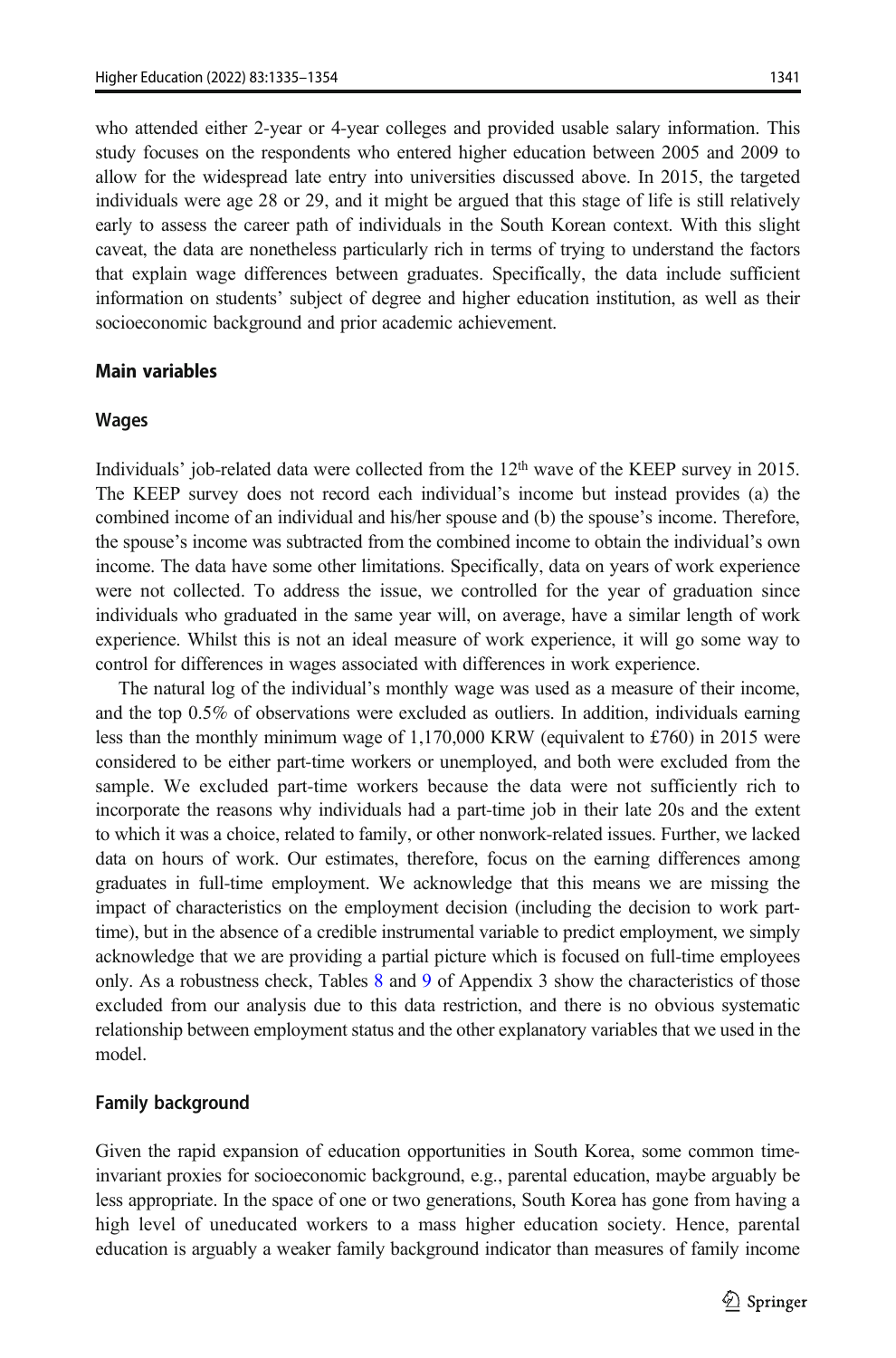and wealth, recognising that the former in particular may vary over time. We therefore build on a large body of existing literature that has attempted to analyse the impact of family income on the earnings of graduates in various contexts (e.g., Britton et al., [2019;](#page-17-0) Chetty et al., [2017](#page-17-0); Kim, [2014](#page-18-0)). Hence, monthly family income and family assets are both used as proxies for individuals' family backgrounds in our analysis. Another limitation of our data is that to maximise the quality of our two measures of family background, we have had to take them from subsequent years. To the extent that family income changes over time, this may be an issue, though we expect a high correlation between family incomes over time. The family income data were collected from the 1st wave of the KEEP in 2004, whereas the family asset data used were collected in the 2nd wave in 2005 because the latter was measured as a continuous variable in that sweep. The continuous family asset data from the 2<sup>nd</sup> wave do, however, have approximately 3[5](#page-14-0)% missing values (see Table 5 of Appendix 1). Therefore, we supplement the wave 2 data with categorical family asset data from the  $1<sup>st</sup>$  wave, imputing the missing values for the  $2<sup>nd</sup>$  wave (see Table [6](#page-15-0) and [7](#page-15-0) of Appendix 2). Given these limitations of our measures of family background, we were careful to test the robustness of our findings by using the two alternative measures, namely monthly family income and family assets. In any case, there is evidence that big family investments like tuition fees for higher education are not paid for out of income and hence assets might be a more appropriate indicator of family background in this context (Nam & Huang, [2009](#page-19-0); Zhan & Sherraden, [2003\)](#page-19-0). The distributions of monthly family income/family assets and their relationship with other indicators of family background, such as the paternal education level and individuals' earnings, are shown in and Figs. [2](#page-16-0) and [3](#page-16-0) and Tables [10](#page-16-0) and [11](#page-17-0) of Appendix 4.

## College type

Information about individuals' higher education, such as a college type, institution attended, and the subject of degree, was generally taken from data collected in the year they started their higher education. However, data on each individual's final degree was also used to reflect any change of college or subject during the course of his/her studies. It is also possible for individuals attending 2-year colleges to obtain a bachelor's degree equivalent to a 4-year college graduate if they take an additional year of intensive courses. We have opted to classify such individuals as 2-year college graduates, given some evidence that firms do not treat the additional year as equivalent to a 4-year college degree (KCCE, [2019\)](#page-18-0). Individuals who graduated from foreign universities, open universities, and on-line universities, which accounted for less than 1% of the sample, were excluded.

## Other controls

Individual's wages are partly determined by their 'ability', broadly defined. Further, the likelihood that an individual enrols in a 4-year or 2-year college is also likely to be determined by his/her ability, in this case his/her academic ability. Hence, it may be that the apparent wage premium for a particular type of college degree may actually be attributable to ability bias, whereby individuals with higher levels of ability select into particular types of college. In our data, we have a measure of earlier academic achievement, prior to entry into higher education, that we can include in our model as a proxy for ability. We are not claiming that this proxy fully measures an individual's productive ability. However, it should provide a measure of academic ability prior to entry into college, which should reduce the ability bias on the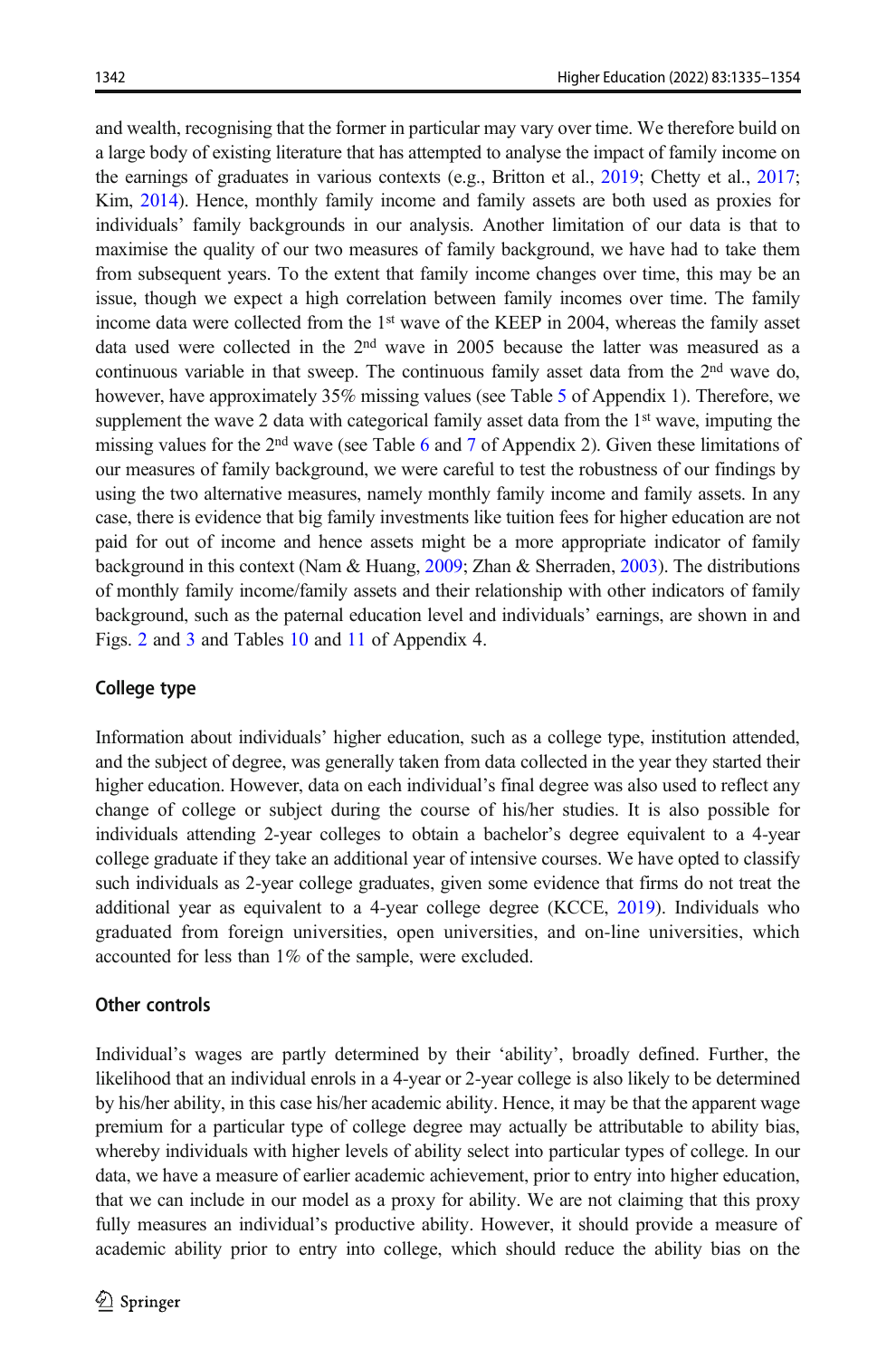<span id="page-8-0"></span>coefficient on college type for instance. Specifically, we include a measure of an individual's percentile rank score within his/her high school which indicates how well he/she performed relative to other students in the same school. A lower percentile rank indicates better academic achievement.

We also control in our models for whether the college was attended was located in Seoul. This is partly because institutions in the capital city have historically been viewed as higher prestige. However, we also include it because this variable may also proxy the graduate's current location, given the tendency of graduates to remain where they studied, and salaries in Seoul exceed those in other parts of South Korea.

### Analytical model

We estimate the following models on a sample of individuals with earnings at or above the minimum wage in South Korea as of 2015. As discussed above, we use two different measures of family background, e.g., family income and assets, which are measured in different years. Despite a year gap between the two measures, we argue this is not a major issue due to the permanent nature of family assets. To estimate the effects of monthly family income and family assets separately on individuals' earnings conditional on various educational characteristics, we use the following models:

$$
y_{i_{2015}} = \alpha + \beta_1 P_{1_{2004}} + \chi X_i + \mu_i \tag{1}
$$

$$
y_{i_{2015}} = \alpha + \beta_1 P_{2_{2005}} + \chi X_i + \mu_i \tag{2}
$$

where  $y_{i_{2015}}$  is log monthly earnings of individual i in 2015 when individuals were age 28/29,  $P_{1_{2004}}$  is monthly family income in 2004,  $P_{2_{2005}}$  is a measure of family assets in 2005,  $X_i$  is a vector of control variables, and  $\mu_i$  is a normally distributed error term capturing unobserved random factors that influence earnings. The main parameter of interest is  $\beta_1$ , which measures the relationship between monthly family income/family assets and wages. The results from models that only include family background will be presented first. This provides an indication of the raw correlation between family background and individuals' wages at age 28/29. Additional controls, such as the year of graduation, previous academic achievement, higher education institution attended, and degree subject, are then sequentially added to the model. The change in  $\beta_1$  indicates the extent to which the various control variables mediate or exacerbate the relationship between family background and individuals' wages.

There may of course be interaction effects between family background and different types of higher education institutions. To determine whether this is the case, we also estimate the following models:

$$
y_{i_{2015}} = \alpha + \beta_1 P_{1_{2004}} + \beta_2 (P_{1_{2004}} \cdot Q_i) + \chi X_i + \mu_i \tag{3}
$$

$$
y_{i_{2015}} = \alpha + \beta_1 P_{2_{2005}} + \beta_2 (P_{2_{2005}} \cdot Q_i) + \chi X_i + \mu_i \tag{4}
$$

where  $Q_i$  is a 0/1 dummy variable indicating whether the individual ever enrolled in a 2year (value 0) or 4-year college (value 1) and both  $P_{1_{2004}}$   $\cdot$  Q<sub>i</sub> and  $P_{2_{2005}}$   $\cdot$  Q<sub>i</sub> are interaction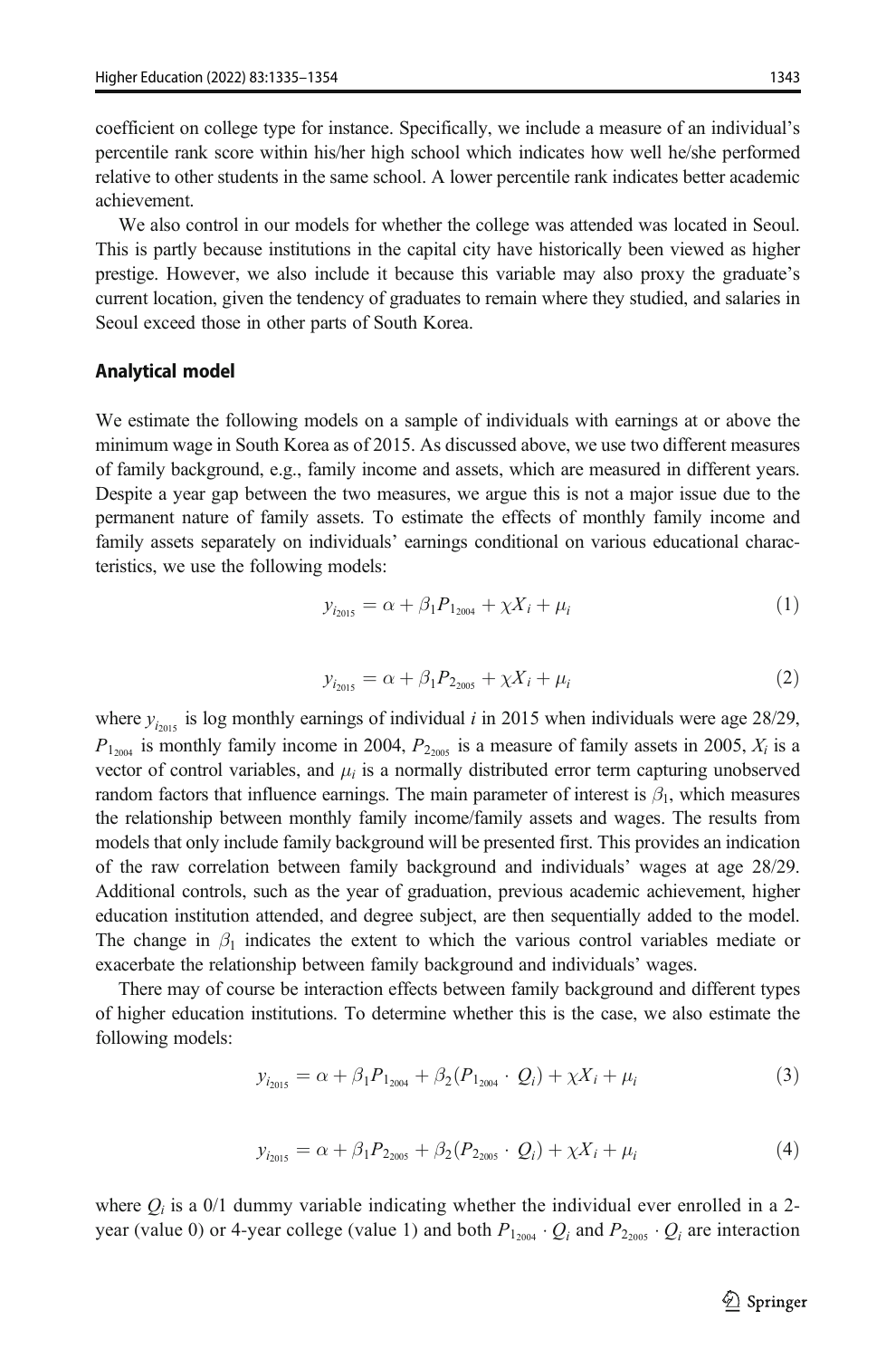<span id="page-9-0"></span>terms between monthly family income/family assets and college type. The variable measuring college type records whether the individual ever enrolled in a particular college type over the period 2005-2009, capturing 'late' enrolment into college. The main parameters of interest here are  $\beta_1$  and  $\beta_2$ , which capture the combined effect of family background and the interaction effect between family background and college type, on the outcome variable, namely wages.

## Estimation and results

#### The socioeconomic gap in the earnings of graduates

Table 1 shows the results of two separate regression models of the log wages of graduates on either the log of monthly family income (equation [1](#page-8-0)) or the log of family assets (equation [2](#page-8-0)). Both family background variables are significantly associated with graduates' income, con-sistent with the existing literature (Choi & Min, [2015;](#page-18-0) Nam, [2008](#page-19-0)). When monthly family income and family assets increase by 1% graduates' wages, on average, these increase by 6.5% and 2.9%, respectively. Clearly, graduates' earnings are correlated with their family background, as has been found in almost all countries.

The focus of this paper is on the role of different types of a college degree in explaining this positive correlation between family background and graduates' earnings, and we include various measures of the individual's college experience in the model. As discussed earlier, all subsequent models are estimated separately by gender. The tables below show the relationship between family background (as measured by monthly family income in Table [2](#page-10-0) and family assets in Table [3](#page-10-0)) and earnings, conditional on the individual's academic achievement within his/her high school, type of college degree (2- or 4-year), whether the college was located in Seoul, the year of graduation, and the discipline of their degree.

Columns (1) and (4) in Table [2](#page-10-0) show the raw correlation between monthly family income and graduates' wages by gender. Monthly family income is positively correlated with the graduate's income for both males and females, but the relationship is statistically significant only for females. Additional controls reduce the correlation between family income and graduate earnings to almost zero for males. For females, by contrast, there remains a positive and statistically significant relationship between family income and graduate earnings after allowing for high school achievement, college type, location, graduation year, and the subject of study.

Similar to the models in Table [2](#page-10-0) for monthly family income, columns (1) and (4) in Table [3](#page-10-0) indicate the raw correlation between family assets and graduates' wages by gender. With the sample split by gender, sample sizes are reduced, and the correlation between family assets and

|     |                       | Coef. (Std. Err.) |      | p> t  | Obs. |
|-----|-----------------------|-------------------|------|-------|------|
| (1) | Monthly family income | $0.065*(0.035)$   | 1.80 | 0.072 | 760  |
| (2) | Family assets         | $0.029*(0.016)$   | 1.71 | 0.087 | 777  |

Table 1 Family background and earnings

Note: this table presents estimates from simple OLS regressions of graduate's wages on family backgrounds only (no control variables were added), as measured by (1) monthly family income and (2) family assets. Each cell reports the coefficients on family assets and monthly family income from a separate regression, with standard errors in parenthesis (\*p<0.10, \*\*p<0.05, and \*\*\*p<0.01)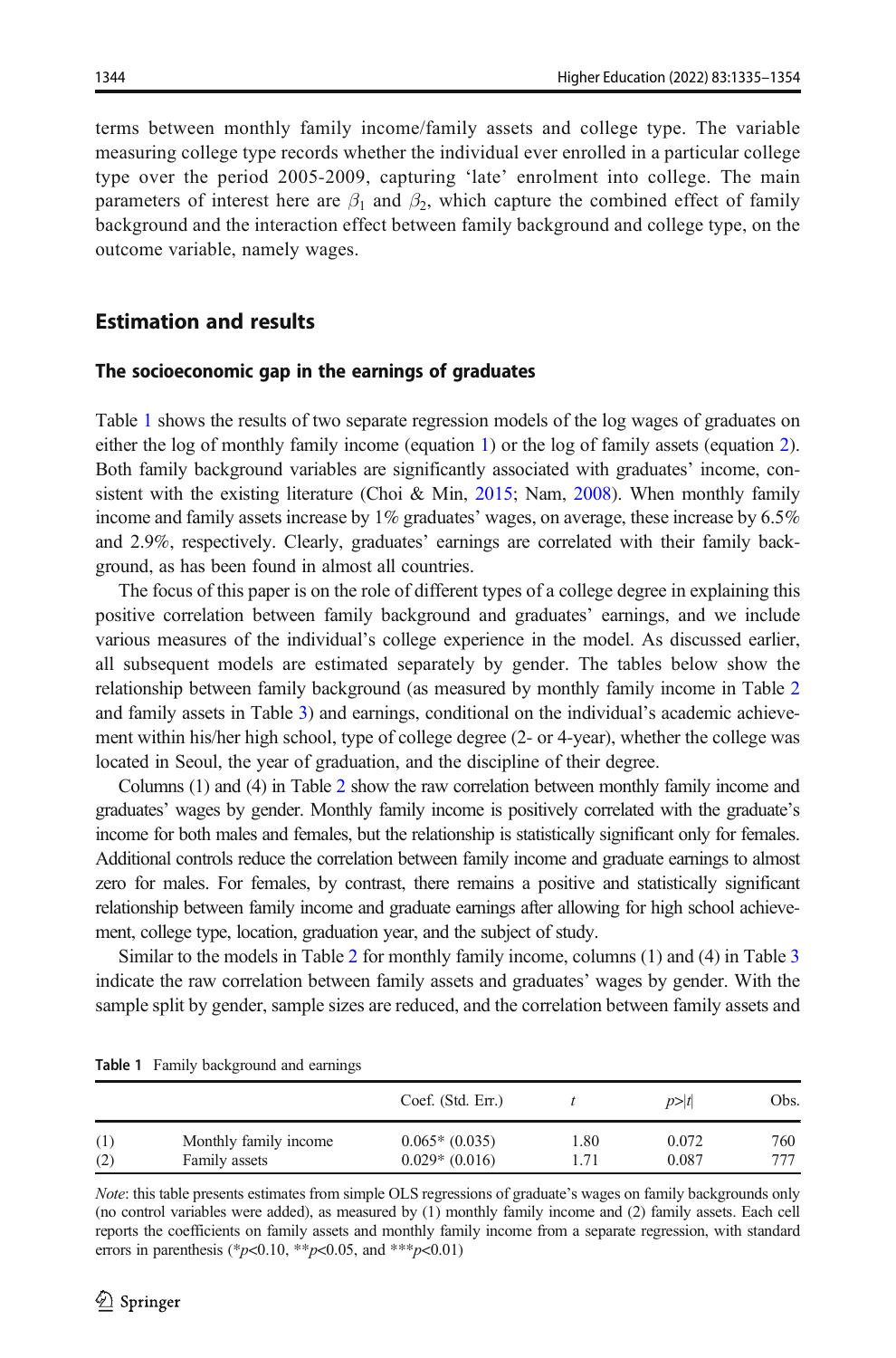|                                                      | Male             |                     |                     | Female              |                     |                     |  |
|------------------------------------------------------|------------------|---------------------|---------------------|---------------------|---------------------|---------------------|--|
|                                                      | (1)              | (2)                 | (3)                 | (4)                 | (5)                 | (6)                 |  |
| Monthly family<br>income                             | 0.033<br>(0.051) | 0.009<br>(0.053)    | 0.006<br>(0.054)    | $0.095*$<br>(0.053) | $0.097*$<br>(0.056) | $0.093*$<br>(0.056) |  |
| HS academic<br>achievement                           | No               | $-0.001$<br>(0.001) | $-0.001$<br>(0.001) | No                  | $-0.001$<br>(0.001) | $-0.000$<br>(0.001) |  |
| College type<br>$(0=2 \text{ years}; 1=4)$<br>years) | No               | 0.104<br>(0.082)    | 0.096<br>(0.084)    | N <sub>0</sub>      | $-0.050$<br>(0.091) | $-0.041$<br>(0.095) |  |
| In-Seoul dummy                                       | No               | 0.126<br>(0.088)    | 0.126<br>(0.088)    | N <sub>0</sub>      | 0.033<br>(0.082)    | 0.022<br>(0.083)    |  |
| Graduation year                                      | N <sub>0</sub>   | Yes                 | Yes                 | N <sub>0</sub>      | Yes                 | Yes                 |  |
| Discipline of<br>degree                              | No               | N <sub>0</sub>      | Yes                 | No.                 | N <sub>0</sub>      | Yes                 |  |
| $R^2$                                                | 0.001            | 0.047               | 0.054               | 0.010               | 0.036               | 0.053               |  |
| N                                                    | 405              | 405                 | 405                 | 355                 | 355                 | 355                 |  |

<span id="page-10-0"></span>Table 2 The conditional relationships between monthly family income and wage by gender

Note: this table presents estimates from OLS regressions of graduate's wage on various control variables including a family background as measured by monthly family income. Each cell reports the coefficient on various control variables from a separate regression, with standard errors in parenthesis (\*p<0.10, \*\*p<0.05, and \*\*\*p<0.01). Coefficients for each discipline subject and graduation year are omitted. A total number of samples is 760 (see row ([1\)](#page-9-0) in Table 1)

graduates' wages for males is statistically insignificant. For females, the magnitude of the coefficients suggests a stronger but statistically insignificant relationship between family assets and graduates' wages.

Allowing for college type, whether the college was located in Seoul, high school academic achievement, and the year of graduation in columns (2) and (5) reduces the correlation between family assets and male wages from 1.5 to 0.1%, and the coefficient remains

|                                                      | Male             |                      |                      | Female           |                     |                     |
|------------------------------------------------------|------------------|----------------------|----------------------|------------------|---------------------|---------------------|
|                                                      | (1)              | (2)                  | (3)                  | (4)              | (5)                 | (6)                 |
| Family assets                                        | 0.015<br>(0.024) | 0.001<br>(0.026)     | $-0.001$<br>(0.026)  | 0.034<br>(0.023) | 0.030<br>(0.023)    | 0.029<br>(0.024)    |
| HS academic<br>achievement                           | No               | $-0.001$<br>(0.001)  | $-0.001$<br>(0.001)  | No               | $-0.000$<br>(0.001) | $-0.000$<br>(0.001) |
| College type<br>$(0=2 \text{ years}; 1=4)$<br>years) | N <sub>0</sub>   | $0.178**$<br>(0.082) | $0.174**$<br>(0.084) | N <sub>0</sub>   | $-0.042$<br>(0.090) | $-0.037$<br>(0.094) |
| In-Seoul dummy                                       | No               | 0.098(0.089)         | 0.098(0.090)         | No               | 0.046<br>(0.080)    | 0.033<br>(0.081)    |
| Graduation year                                      | No               | Yes                  | Yes                  | N <sub>0</sub>   | Yes                 | Yes                 |
| Discipline of degree                                 | N <sub>0</sub>   | N <sub>0</sub>       | <b>Yes</b>           | N <sub>0</sub>   | No                  | Yes                 |
| $R^2$                                                | 0.001            | 0.055                | 0.059                | 0.007            | 0.031               | 0.046               |
| N                                                    | 416              | 416                  | 416                  | 361              | 361                 | 361                 |

Table 3 The conditional relationships between family assets and wages by gender

Note: this table presents estimates from OLS regressions of graduate's wage on various control variables including a family background as measured by family assets. Each cell reports the coefficient on various control variables from a separate regression, with standard errors in parenthesis (\*p<0.10, \*\*p<0.05, and \*\*\*p<0.01). Coefficients for each discipline subject and graduation year are omitted. A total number of samples is 777 (see row (2) in Table [1](#page-9-0))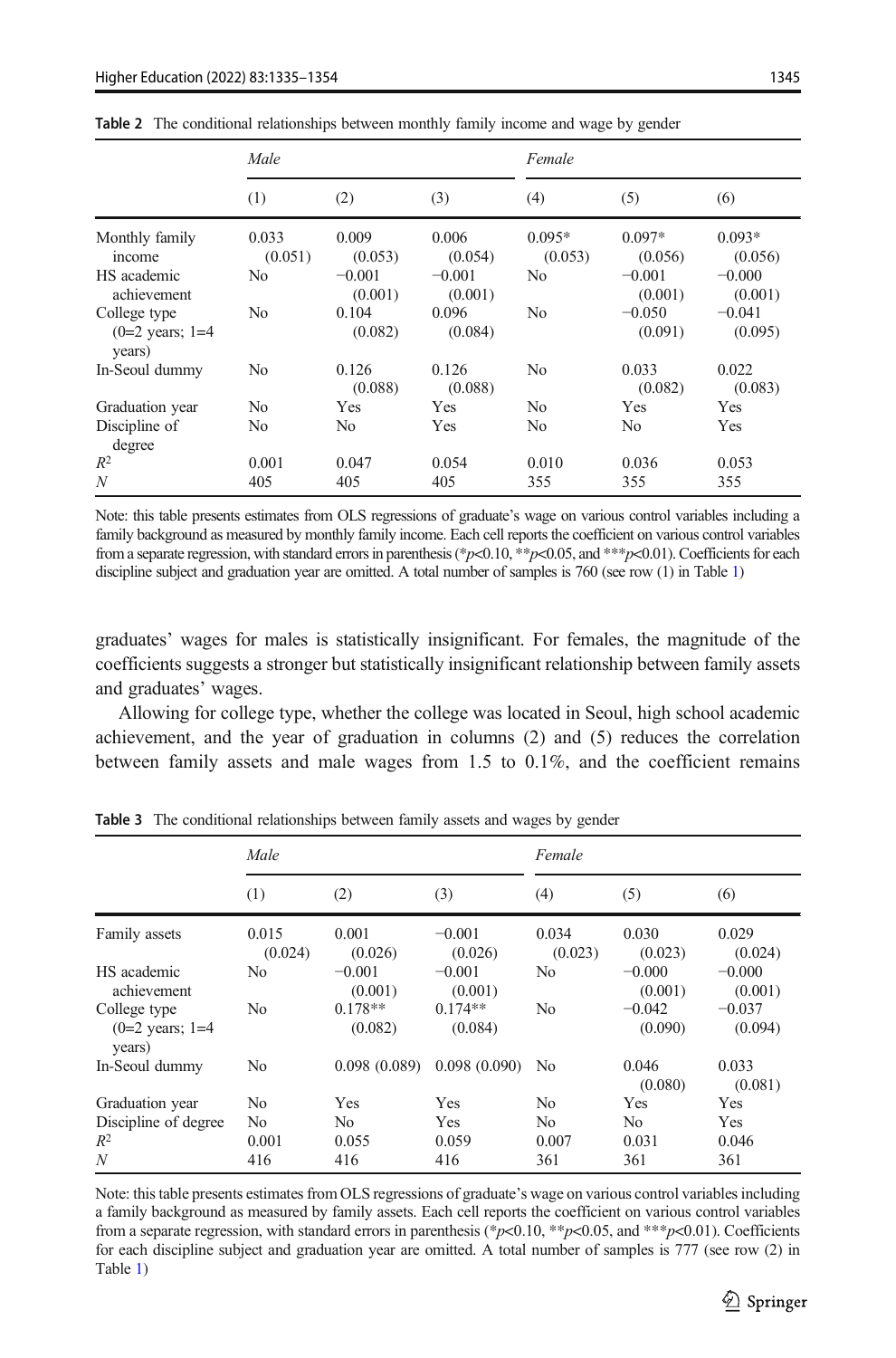statistically insignificant. The impact of college type on male wages becomes statistically significant, whilst the impact of family assets decreases, and male graduates who attended a 4 year college, on average, earn approximately 17% more than those who attended a 2-year college. For females, the coefficient on family assets slightly decreases from 3.4 to 3.0% after controlling for prior academic achievement, institution attended, whether the college was located in Seoul, and the year of graduation. Allowing for the subject of a degree in columns (3) and (6) does not significantly impact the coefficient on family assets for either gender.

For females, the coefficients on monthly family income (Table [2](#page-10-0)) and family assets (Table [3\)](#page-10-0) do not significantly decrease when adding more control variables describing the individual's education. This is not a common finding in the literature on social mobility from other countries. Normally, a strong relationship between family background and graduate earnings tends to be mediated by the inclusion of variables capturing different aspects of the graduate's higher education. This is because a more advantaged family background enables individuals to have higher levels of academic achievement and hence affords access to a more prestigious and higher-earning degree. This is one route by which family background impacts graduates' earnings. Here, by contrast, the results are consistent with females from higher socioeconomic backgrounds being more likely to earn higher wages than those from lower family background, regardless of college attended and degree subject studied. The results suggest that for female graduates, monthly family income (and perhaps the associated social capital and networks) is more important than college and degree subject in determining their labour market opportunities and earnings.

Overall, the results reveal that family income and assets are not strong predictors of graduates' wages, at least for male graduates. In this sense, college in South Korea levels the playing field in terms of male wages. That is, the correlation between family background and male wages is essentially zero after allowing for institution attended and the subject of degree. For females, on the other hand, college does not entirely level the playing field in terms of wages. Monthly family income remains a strong predictor of female graduate wages, even after controlling for college attended and degree subject. As we noted earlier, we are mindful that our estimates are correlational and do not necessarily show a causal relationship between family background and graduate earnings.

## The interaction effect between family background and college type

We have a conditional hypothesis, in which the relationship between college type and graduates' earnings depends on the level of family income or assets, for example, because higher income households may be in a position to provide additional support that is complementary to a 4-year college degree and hence increase the return for these students. To put it differently, the wage premium for 2-year and 4-year colleges may also vary by graduates' family background. We therefore also explored whether there was any interaction effect between family background and college type. Four different models (Table [4](#page-12-0)) were estimated with interaction terms between the two different family background variables and college type, separately by gender.

In column (3) of Table [4,](#page-12-0) the interaction term between family assets and college type shows a statistically significant correlation with male wages. A mean negative relationship between family assets and male wages, and indeed college type and male wages, is offset by a positive significant interaction between family assets and college type  $(p<0.10)$ . The results weakly suggest that, on average, attending a 4-year college is negatively associated with wages for males. However, those with greater levels of family assets earn a higher return from attending a 4-year college. This implies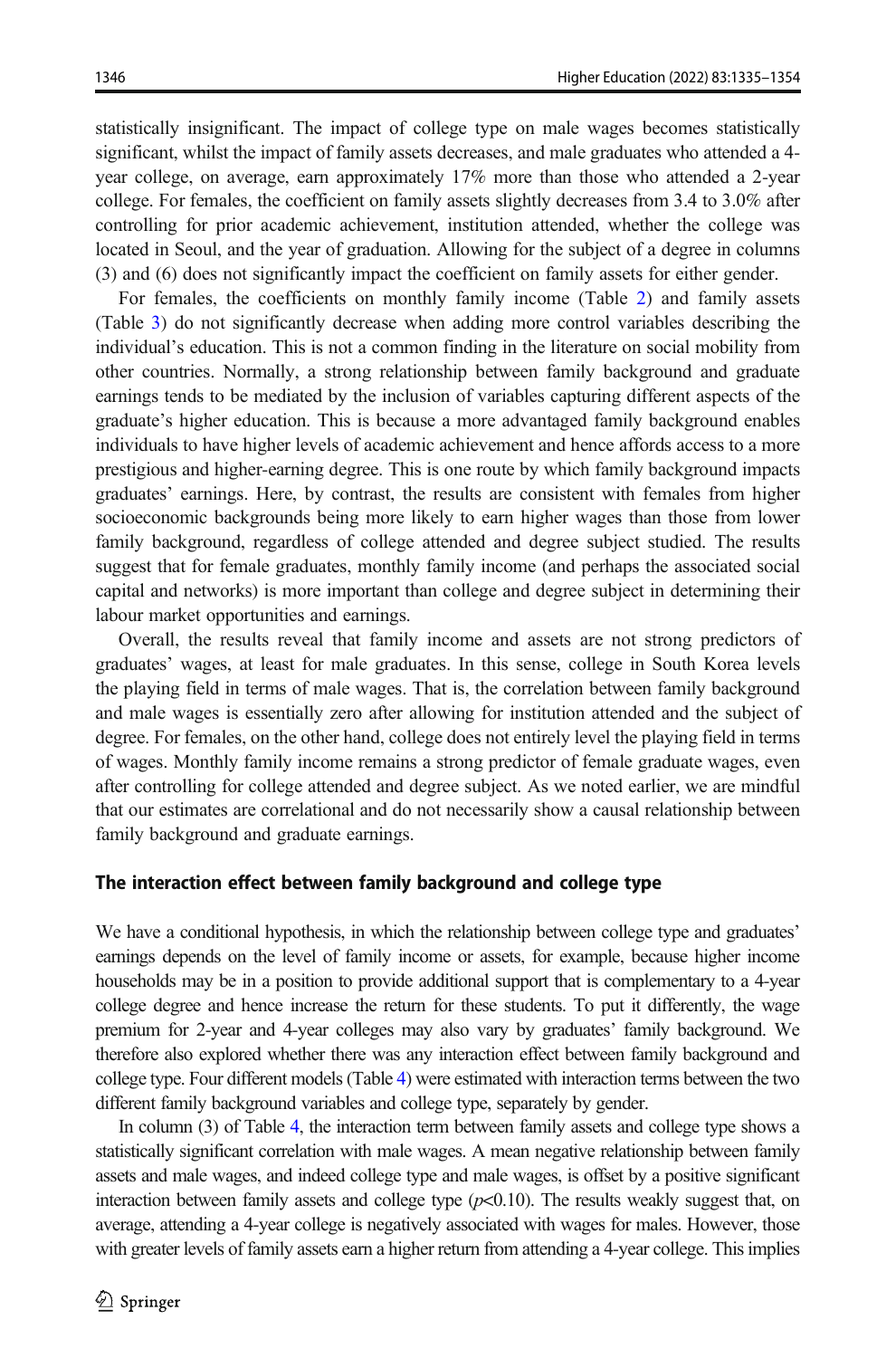|                                            | Monthly family income<br>and college type |                     |                                                          | Family assets and<br>college type |                     |
|--------------------------------------------|-------------------------------------------|---------------------|----------------------------------------------------------|-----------------------------------|---------------------|
|                                            | Male<br>(1)                               | Female<br>(2)       |                                                          | Male<br>(3)                       | Female<br>(4)       |
| Monthly family income                      | $-0.015$<br>(0.086)                       | 0.116<br>(0.081)    | Family assets                                            | $-0.057$<br>(0.039)               | $0.062*$<br>(0.034) |
| College type $(0=2$ years;<br>$1=4$ years) | $-0.091$<br>(0.601)                       | 0.191<br>(0.611)    | College type<br>$(2 \text{ years}=0; 4 \text{ years}=1)$ | $-0.748$<br>(0.480)               | 0.518<br>(0.427)    |
| Interaction term<br>$(mfincome\#Hcoltype)$ | 0.034<br>(0.110)                          | $-0.043$<br>(0.112) | Interaction term<br>(assets##coltype)                    | $0.103*$<br>(0.053)               | $-0.063$<br>(0.047) |
| In-Seoul dummy<br>$(0=outside; 1=Seoul)$   | 0.122<br>(0.089)                          | 0.028<br>(0.085)    | In-Seoul dummy<br>$(0=$ outside; $1=$ Seoul)             | 0.071<br>(0.090)                  | 0.053<br>(0.082)    |
| HS academic achievement                    | $-0.001$<br>(0.001)                       | $-0.000$<br>(0.001) | HS academic<br>achievement                               | $-0.001$<br>(0.001)               | $-0.000$<br>(0.001) |
| Discipline category                        | Yes                                       | Yes                 | Discipline category                                      | Yes                               | Yes                 |
| Graduation year                            | Yes                                       | Yes                 | Graduation year                                          | Yes                               | Yes                 |
| $R^2$                                      | 0.055                                     | 0.054               | $R^2$                                                    | 0.068                             | 0.052               |
| N                                          | 405                                       | 355                 | N                                                        | 416                               | 361                 |

<span id="page-12-0"></span>Table 4 Interaction effects between family backgrounds and college type

Note: this table presents estimates from OLS regressions of graduate's wage on various control variables with the interaction terms between family backgrounds and college type. Each cell reports the coefficient on various control variables from a separate regression, with standard errors in parenthesis (\*p<0.10, \*\*p<0.05, and \*\*\*p<0.01). Coefficients for each discipline subject and graduation year are omitted

that though there is no overall effect of family assets on earnings, there indeed exists a crossover interaction, implying the effect of college type on graduates' earnings varies, depending on the level of family assets. In other words, male graduates with greater family assets, on average, have higher wages when attending a 4-year college, whereas male graduates with lower family assets, on average, earn more when attending a 2-year college. Figure 1 shows how male graduates' income level changes depending on both family assets and different college types.

Some caution is required however, in interpreting the above result since for males, the relationship between family income and wages is statistically insignificant, as are college type and the interaction between college type and family income. This clearly begs the question as to





Fig. 1 Predicted wage for male graduates at the 1<sup>st</sup> (bottom),  $2<sup>nd</sup>$ ,  $3<sup>rd</sup>$ , and  $4<sup>th</sup>$  (top) quartiles of the family asset distribution, by college type. The corresponding table is Table 4, column (3)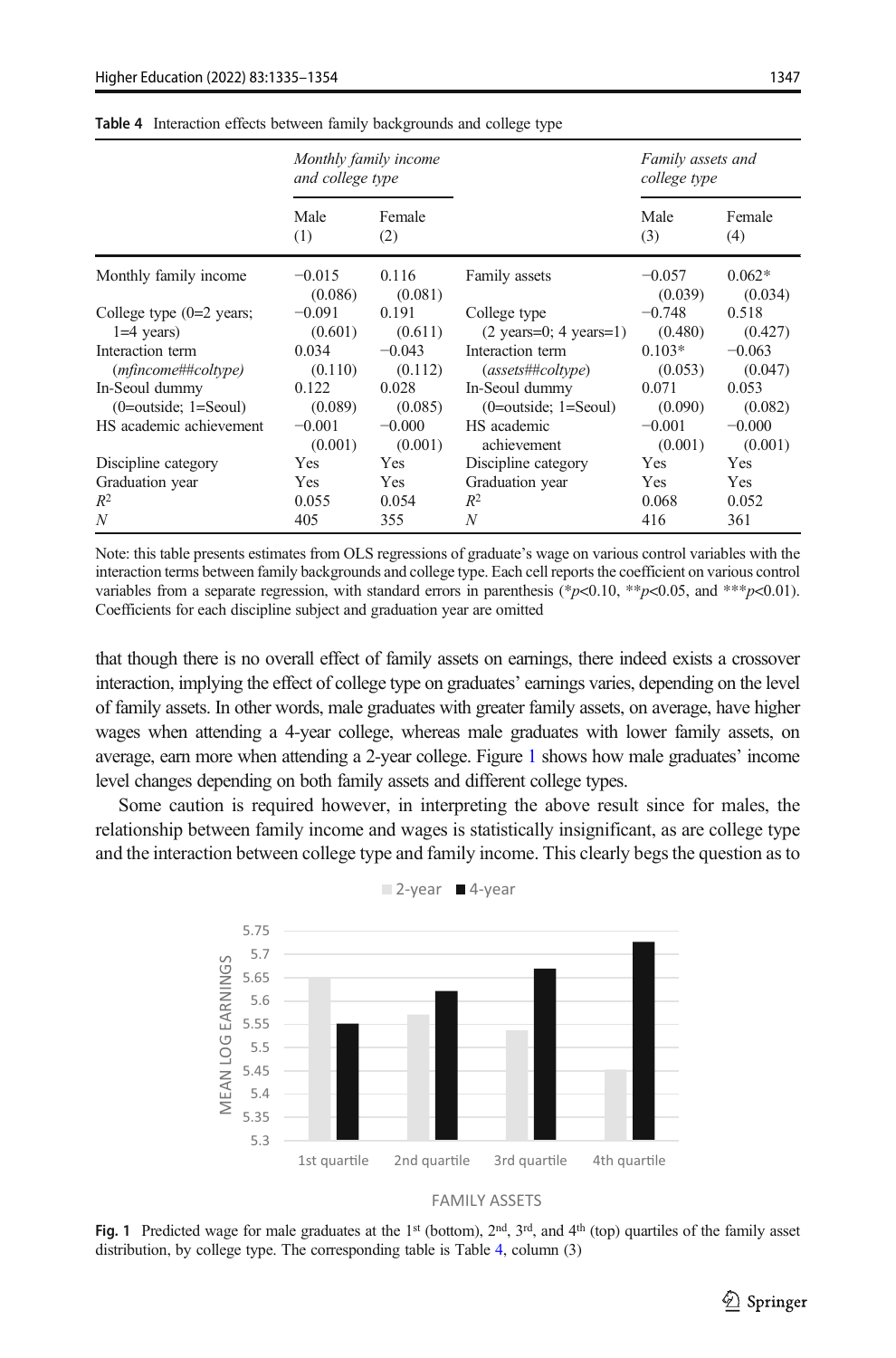why family assets interact significantly with college type but family income is insignificant when interacted with college type. Family income and assets are of course distinct measures, and it is likely that family assets are more important for education investment decisions. A plausible interpretation may relate to the cost of private tutoring. South Korea is famous for the emphasis families place on education, and the private sector plays a pivotal role in the investments parents make. For instance, more than 60% of high school students participate in private tutoring, and it accounted for roughly 15% of total household expenditure in 2008 (Oh & Kim, [2011;](#page-19-0) Statistics Korea, [2011](#page-19-0)). It should also be noted that private tutoring for CSAT preparation often costs more than three million KRW (equivalent to £2000) per month, which is much higher than average monthly household income, which was roughly two million KRW  $(£1250)$  in 2010 (Oh, [2013;](#page-19-0) Statistics Korea, [2011](#page-19-0)). As such, family assets are likely to be key in bridging the gap between family income and the costs of private tutoring. Given that a body of literature has found that private tutoring is, on average, positively associated with students' academic performance, it may be that family assets, rather than income, better predict students' academic performance and in turn their labour market outcomes. For females, the interaction terms are statistically insignificant. It appears that the value of a 2-year or 4-year degree does not vary by family background for females. The results confirm the findings from the previous tables, namely that for females, higher levels of family income/assets are associated with higher earnings irrespective of college attended or subject studied.

## Discussion and conclusion

This paper contributes to the existing literature by providing an estimate of the magnitude of the socioeconomic gap in graduates' earnings in a non-Western context, namely South Korea. In South Korea, much research and policy attention has been paid to the socioeconomic gap in participation at university and indeed to the intergenerational correlation in income. Far less attention has been paid however, to whether a college degree can level the playing field in labour market terms, such that family background is no longer correlated with graduates' earnings. This paper provides new empirical evidence on this issue.

We find that family background, measured by either monthly family income or family assets, does not, on average, play a significant role in determining the wages of male graduates, after allowing for institution attended and degree subject. However, our results also suggest that the wage premium for 2-year and 4-year colleges for males does vary by family background. Indeed, males with fewer family assets earn more from a 2-year college degree than from a 4 year college degree. Plausible interpretations for this observation include greater quality variation within the 4-year college group and individuals from poorer backgrounds attending, on average, less selective 4-year colleges. In South Korea, since 2000, the number of 4-year colleges has dramatically increased, leading to a large number of less selective institutions, particularly outside of Seoul. As a result, students who would not have been able to attend any type of college in the past are now enrolled in these less selective 4-year colleges. This implies that the heterogeneity in academic achievement levels among 4-year college graduates has also increased, with consequences for their labour market outcomes (Oh & Chae, [2014\)](#page-19-0). More socioeconomically advantaged males tend to access top 4-year college degrees that attract a higher wage premium. The implication is that whilst 4-year college degrees remain a good option for males from more advantaged backgrounds, contrary to popular belief, they do not always attract a higher wage premium than 2-year college degrees for other students.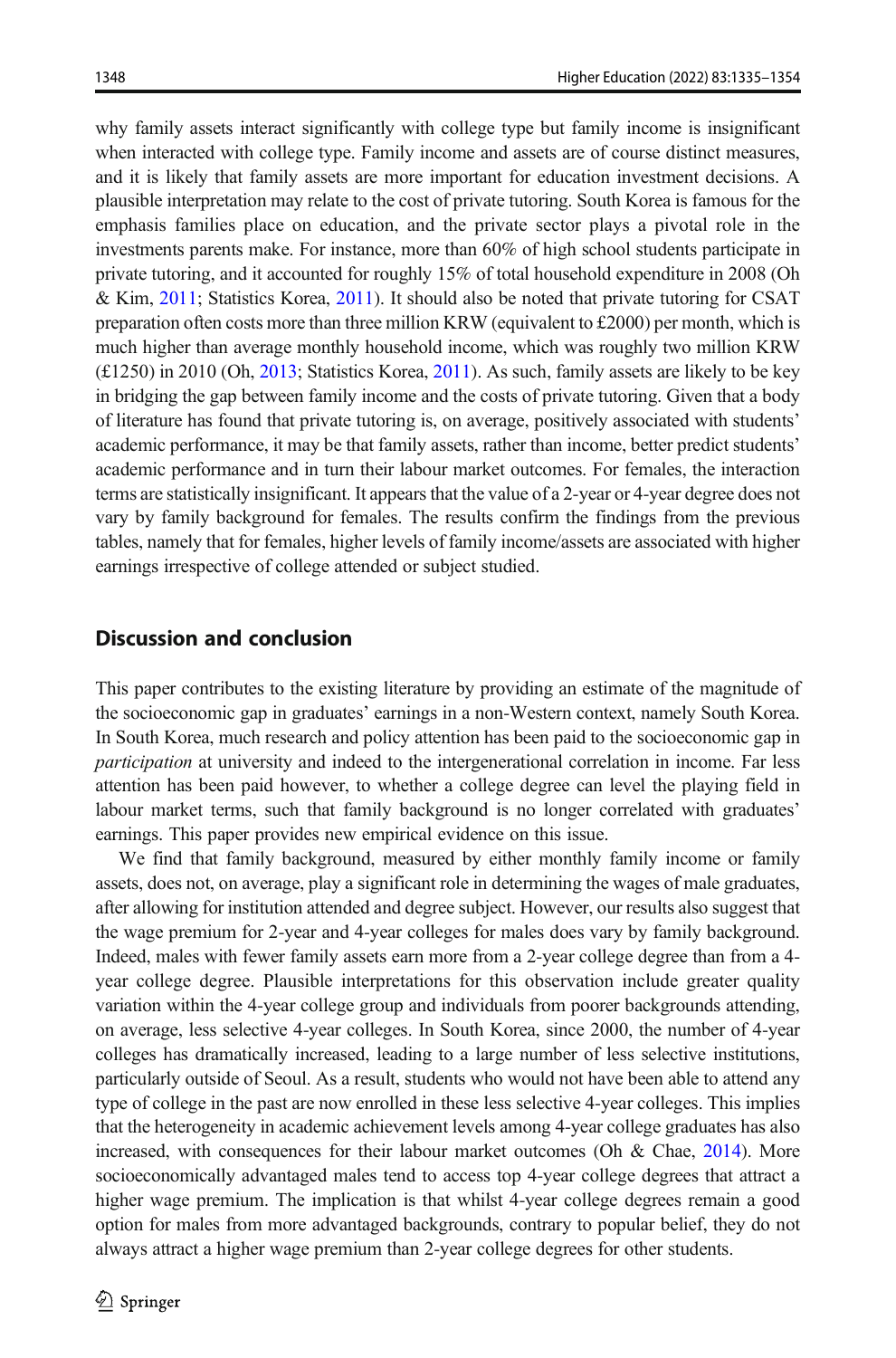<span id="page-14-0"></span>By contrast, family background is still a strong predictor of female graduate wages, even after controlling for institution attended and subject discipline and even in models that include interactions between college type and family background. In other words, a degree does not level the playing field for female graduates, in terms of their earnings. We noted that South Korea also has the largest gender wage gap of the OECD countries. This may be relevant in terms of understanding why higher education does not eliminate socioeconomic gaps in wages for females. For example, for female graduates, it may be that social networks and social capital are more important in securing a good job, given the evidence of potential labour market discrimination against females as measured by the gender wage gap. A more advantaged family background may be necessary to provide female graduates with better social networks and capital that they need to succeed in the labour market.

Clearly, these findings should be considered in light of some of the data limitations we faced. First, the KEEP data does not include high-quality administrative data on individuals' family income and assets. Instead, respondents were asked to recall the information retrospectively. This may result in measurement error that, if classical in nature, will tend to attenuate the coefficients on the family background variables. Second, we were only able to allow for the type of college attended (2-year or 4-year). We were not able to control for individual institution fixed effects due to sample size limitations and confidentiality issues. Hence, our college type categories include a heterogeneous range of institutions that may hide big differences in the earnings of graduates, depending on the prestige of the institution attended. It is possible that the magnitude of the socioeconomic gaps in the earnings of graduates who went to the exact same institution may differ from the estimates that we provide. Future research could usefully focus on (a) the mechanisms by which family background appears to influence the earnings of female graduates to a greater extent and (b) the differences in labour market outcomes (by family background) for different colleges in South Korea. The latter would require access to large-scale administrative data to generate sample sizes sufficient to compare graduates from individual institutions, along the lines of the large-scale data used by Britton et al. [\(2019\)](#page-17-0) or Chetty et al. [\(2017\)](#page-17-0).

In conclusion, simply expanding the educational opportunities and improving access to higher education in the past few decades in South Korea has not necessarily narrowed the socioeconomic gap in the earnings of graduates. In terms of male earnings, it appears that a 4 year college degree may only offer a wage premium over a 2-year degree for males from a more socioeconomically advantaged background. These issues should be taken into account when implementing future higher education policies and might support a shift in focus from further expansion of higher education to a greater emphasis on quality improvement, which is indeed in line with recent government policy (Hwang, [2018](#page-18-0); KHERI, [2020](#page-18-0)).

## Appendix 1

| Table 5                                                                                             |             |             |              |               |  |  |
|-----------------------------------------------------------------------------------------------------|-------------|-------------|--------------|---------------|--|--|
| Variables                                                                                           | $#$ missing | # present   | Total        | $%$ missing   |  |  |
| 1 <sup>st</sup> wave family assets (categorical)<br>2 <sup>nd</sup> wave family assets (continuous) | 27<br>426   | 1202<br>803 | 1229<br>1229 | 2.20<br>34.66 |  |  |

Note: this table presents the number of missing values for the variable of family assets from the 1<sup>st</sup> and 2<sup>nd</sup> waves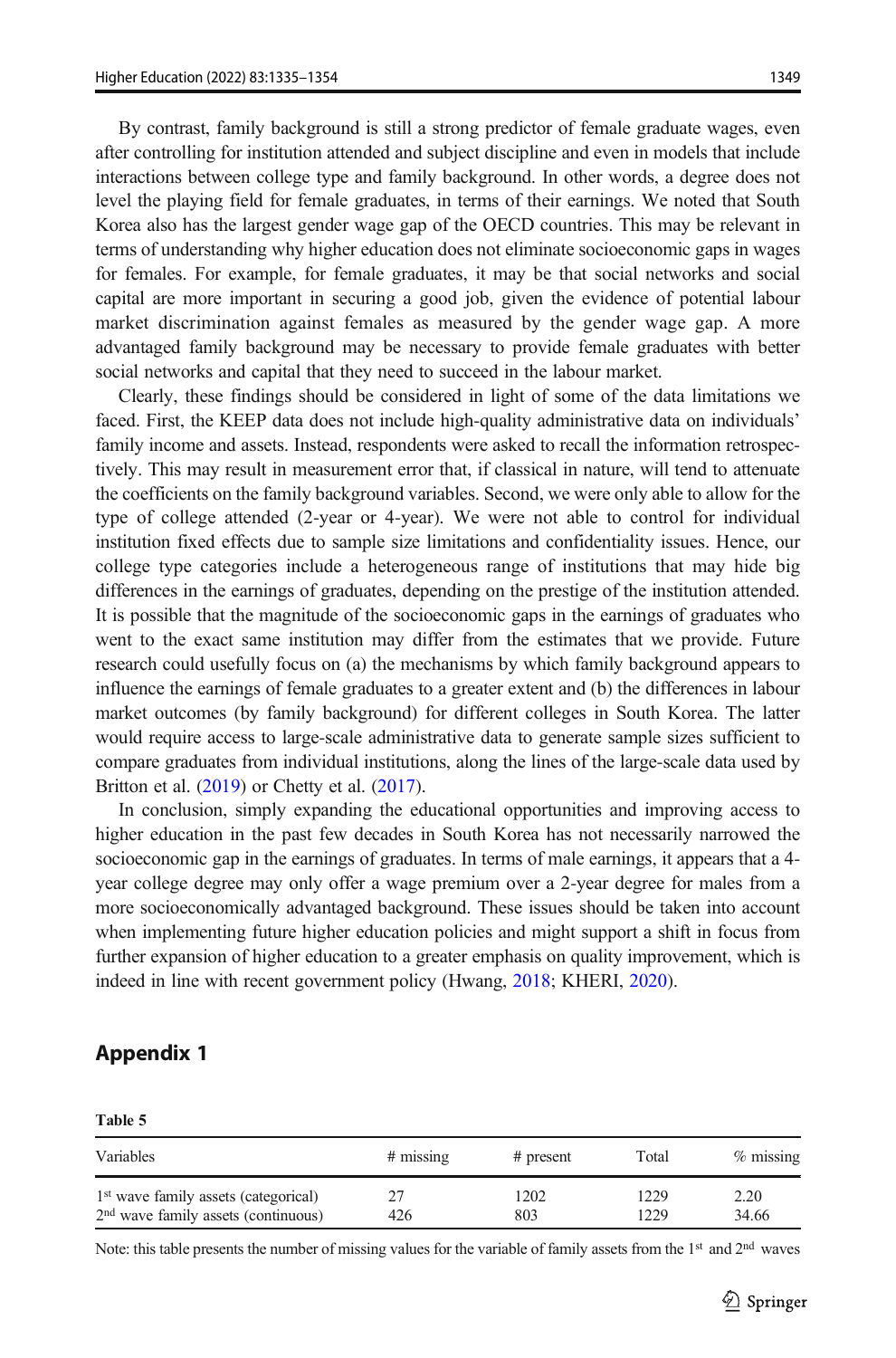## <span id="page-15-0"></span>Appendix 2

#### Table 6

| Value          | <b>KRW</b>                  | Obs      | # Obs imputed | Mid-value of each band<br>(KRW/unit: 10,000) |
|----------------|-----------------------------|----------|---------------|----------------------------------------------|
| 1              | Less than $10,000,000$      | 65       | 43            | 500                                          |
| $\overline{2}$ | 10,000,000~25,000,000       | 76       | 29            | 1750                                         |
| 3              | 25,000,000~50,000,000       | 150      | 43            | 3750                                         |
| 4              | 50,000,000~75,000,000       | 157      | 52            | 6250                                         |
| 5              | 75,000,000~100,000,000      | 172      | 58            | 8750                                         |
| 6              | 100.000.000~200.000.000     | 285      | 94            | 15,000                                       |
| 7              | 200.000.000~300.000.000     | 135      | 36            | 25,000                                       |
| 8              | 300.000.000~400.000.000     | 70       | 20            | 35,000                                       |
| 9              | 400.000.000~500.000.000     | 29       | 12            | 45,000                                       |
| 10             | 500.000.000~1.000.000.000   | 46       | 18            | 75,000                                       |
| 11             | 1,000,000,000~2,000,000,000 | 15       |               | 150,000                                      |
| 12             | 2,000,000,000~5,000,000,000 | 2        | 0             | 350,000                                      |
| 13             | More than 5,000,000,000     | $\Omega$ | $\theta$      | 500,000                                      |
| Total          |                             | 1202     | 412           |                                              |

Note: this table presents the number of observations with valid information on family assets from the 2<sup>nd</sup> wave, imputed based on the 1st wave data. We used several steps to impute the missing values for the variable of family assets from the  $2<sup>nd</sup>$  wave. First, family asset data from the 1<sup>st</sup> and  $2<sup>nd</sup>$  waves were reviewed and compared. 412 out of 426 missing values for family assets from the 2<sup>nd</sup> wave have observations from the 1<sup>st</sup> wave (see Appendix Table [5](#page-14-0) for further details). The mid-value of each band from the 1<sup>st</sup> wave was imputed for the 412 missing values from the 2<sup>nd</sup> wave. As a result, we established the new family asset variable, having only 14 missing values

#### Table 7

| Variable                                   | Obs. | Mean | Std. Dev. | Min  | Max  |
|--------------------------------------------|------|------|-----------|------|------|
| Imputed 2 <sup>nd</sup> wave family assets | .215 | 9.01 | 1.23      | 3.91 | 1.92 |

Note: this table shows descriptive statistics for the imputed  $2<sup>nd</sup>$  wave family asset variable, including 1215 observations

# Appendix 3

Table 8

| Employment status (0=unemployed; 1=employed) | z-value | p >  z |
|----------------------------------------------|---------|--------|
| College type                                 | $-1.47$ | 0.140  |
| In-Seoul dummy                               | 1.31    | 0.191  |
| Family asset                                 | $-1.00$ | 0.319  |
| HS academic achievement                      | 0.95    | 0.344  |

Note: this table presents a dprobit regression of employment status on various explanatory variables including family background as measured by family assets

#### Table 9

| Employment status (0=unemployed; 1=employed) | z-value      | p >  z         |
|----------------------------------------------|--------------|----------------|
| College type                                 | $-1.49$      | 0.137          |
| In-Seoul dummy<br>Monthly family income      | 0.66<br>0.57 | 0.511<br>0.571 |
| HS academic achievement                      | 0.72         | 0.472          |

Note: his table presents a dprobit regression of employment status on various explanatory variables including family background as measured by monthly family income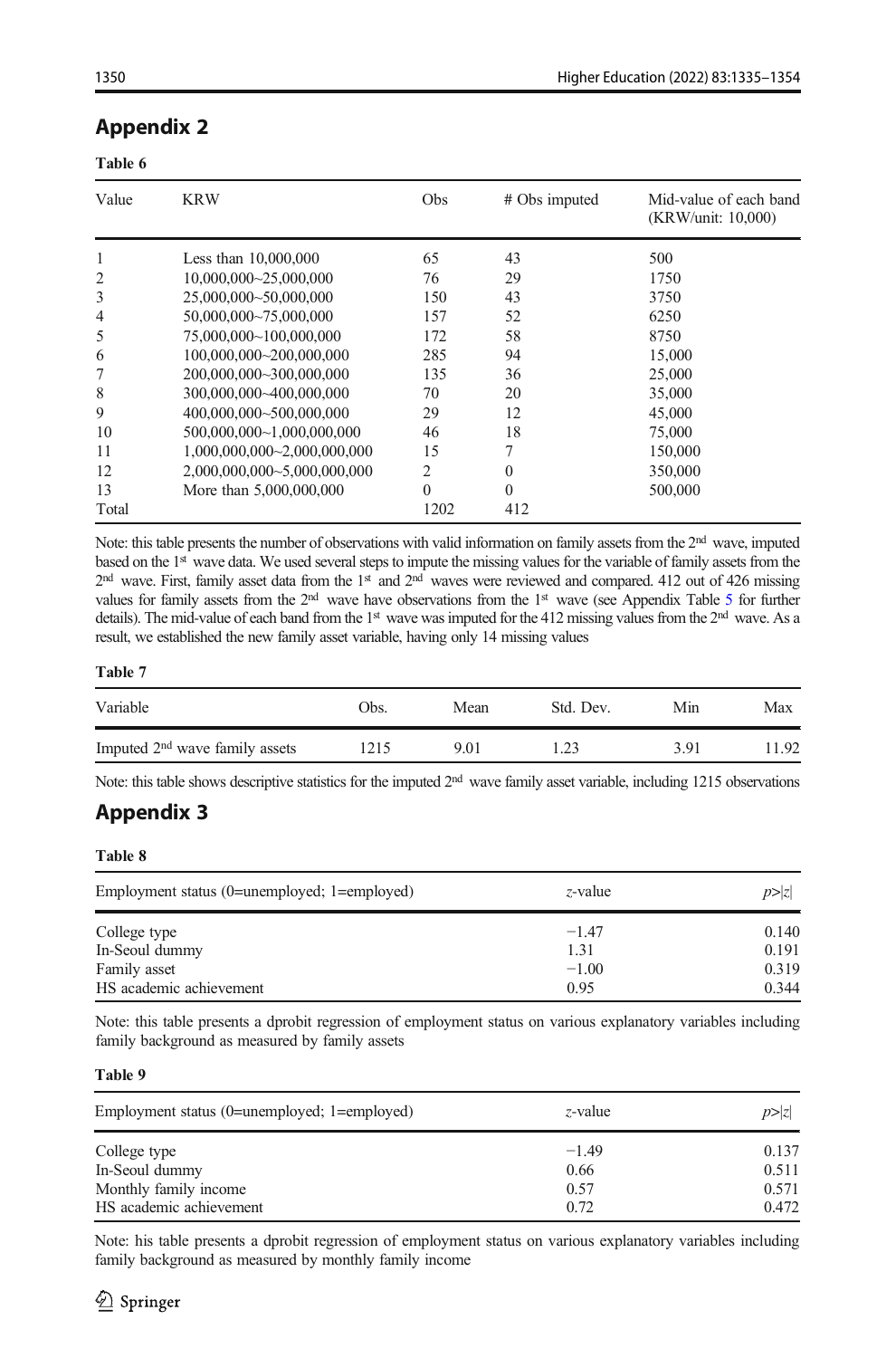# <span id="page-16-0"></span>Appendix 4



Fig. 2 Distribution of monthly family income



Fig. 3 Distribution of family assets imputed

Table 10

| Father's education level | Summary of average monthly family income |           |       |  |  |
|--------------------------|------------------------------------------|-----------|-------|--|--|
|                          | Mean                                     | Std. Dev. | Freq. |  |  |
| Below middle school      | 5.22                                     | .5431     | 275   |  |  |
| High school              | 5.54                                     | .4620     | 549   |  |  |
| Two-year college         | 5.76                                     | .4420     | 65    |  |  |
| Four-year college        | 5.87                                     | .5176     | 179   |  |  |
| Postgraduate             | 6.04                                     | .4146     | 43    |  |  |
| Total                    | 5.55                                     | .5418     | 1111  |  |  |

Note: this table presents a cross tabulation for father's education level and the natural log of monthly family income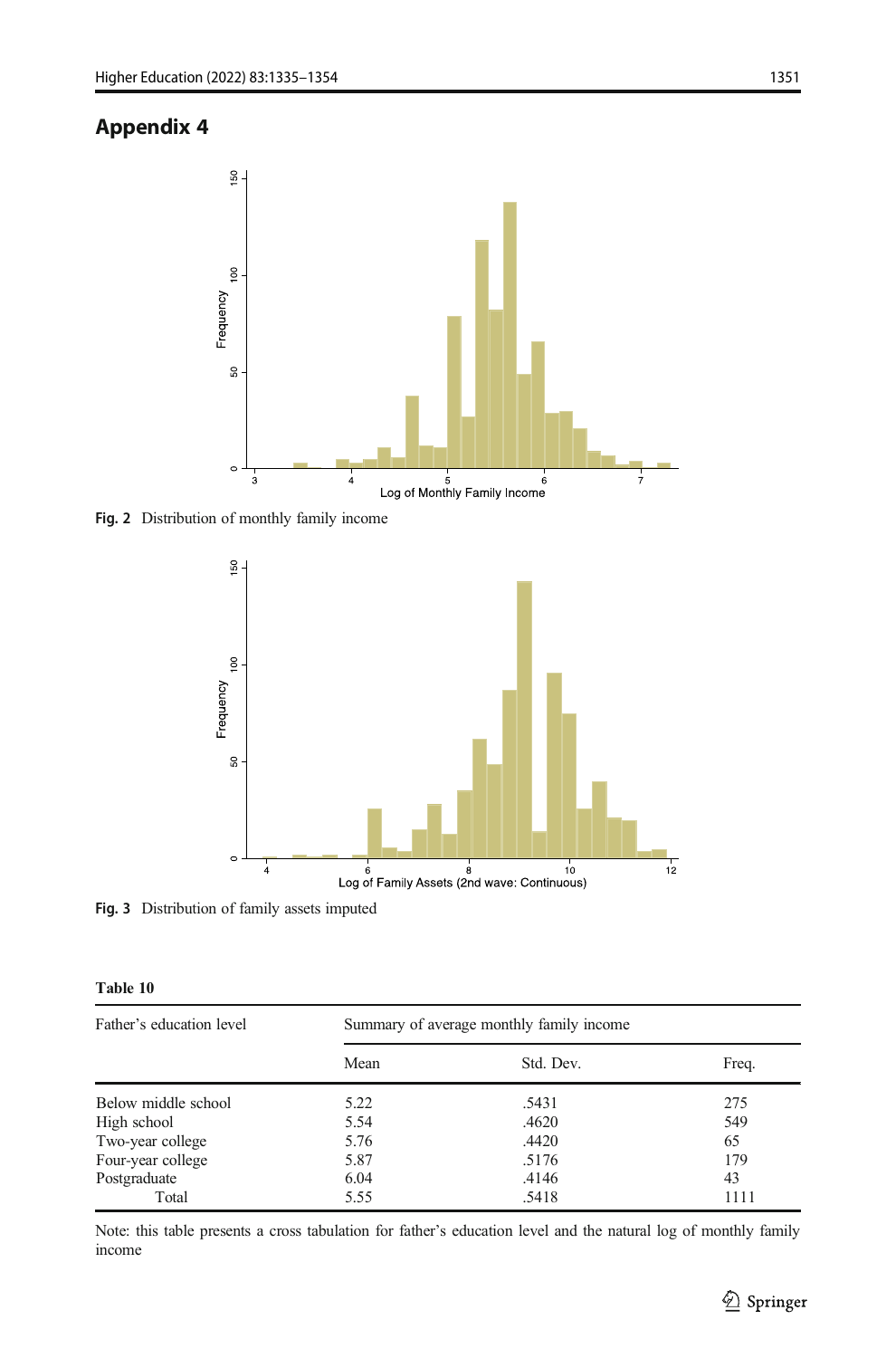| Father's education level | Summary of family assets |           |       |  |  |
|--------------------------|--------------------------|-----------|-------|--|--|
|                          | Mean                     | Std. Dev. | Freq. |  |  |
| Below middle school      | 8.42                     | 1.180     | 276   |  |  |
| High school              | 9.11                     | 1.063     | 560   |  |  |
| Two-year college         | 9.39                     | 1.026     | 64    |  |  |
| Four-year college        | 9.78                     | 1.095     | 183   |  |  |
| Postgraduate             | 9.86                     | 1.074     | 43    |  |  |
| Total                    | 9.09                     | 1.189     | 1126  |  |  |

#### <span id="page-17-0"></span>Table 11

Note: this table presents a cross tabulation for father's education level and the natural log of family assets

Author contribution All authors whose names appear on the submission made substantial contributions to the conception or design of the work; or the acquisition, analysis, or interpretation of data; or the creation of new software used in the work; drafted the work or revised it critically for important intellectual content; approved the version to be published; and agree to be accountable for all aspects of the work in ensuring that questions related to the accuracy or integrity of any part of the work are appropriately investigated and resolved. Material preparation, data collection and analysis were performed by Sangwoo Lee and Anna Vignoles. All authors read and approved the final manuscript.

## **Declarations**

Conflict of interest The authors declare no competing interests.

Open Access This article is licensed under a Creative Commons Attribution 4.0 International License, which permits use, sharing, adaptation, distribution and reproduction in any medium or format, as long as you give appropriate credit to the original author(s) and the source, provide a link to the Creative Commons licence, and indicate if changes were made. The images or other third party material in this article are included in the article's Creative Commons licence, unless indicated otherwise in a credit line to the material. If material is not included in the article's Creative Commons licence and your intended use is not permitted by statutory regulation or exceeds the permitted use, you will need to obtain permission directly from the copyright holder. To view a copy of this licence, visit [http://creativecommons.org/licenses/by/4.0/.](http://creativecommons.org/licenses/by/4.0/)

## References

- Altonji, J. G., & Dunn, T. A. (1996). The Effects of Family Characteristics on the Return to Education. The Review of Economics and Statistics, 78(4), 692–704.
- An, J., & Jeon, S. (2008). The intergenerational transmission of education and income level. The Korean Association of Public Finance, 1(1), 119–142.
- Ashenfelter, O., & Rouse, C. (1997). Income, Schooling, and Ability: Evidence from a New Sample of Identical Twins (Working Paper 6106; NBER Working Papers). National Bureau of Economic Research.
- Britton, J., Dearden, L., Shephard, N., & Vignoles, A. (2019). Is improving access to university enough? Socioeconomic gaps in the earnings of English graduates. Oxford Bulletin of Economics and Statistics, 81(2), 328–368.
- Byun, S., & Park, H. (2017). When different types of education matter: effectively maintained inequality of educational opportunity in Korea. American Behavioral Scientist, 61(1), 94-113.
- Chetty, R., Friedman, J. N., Saez, E., Turner, N., & Yagan, D. (2017). Mobility report cards: the role of colleges in intergenerational mobility (Working Paper No. 23618). National Bureau of Economic Research.
- Cho, Y. (2016). Higher education and social mobility in Korea university-based meritocracy and duality of higher education effect. The SNU Journal of Education Research., 25(2), 1-20.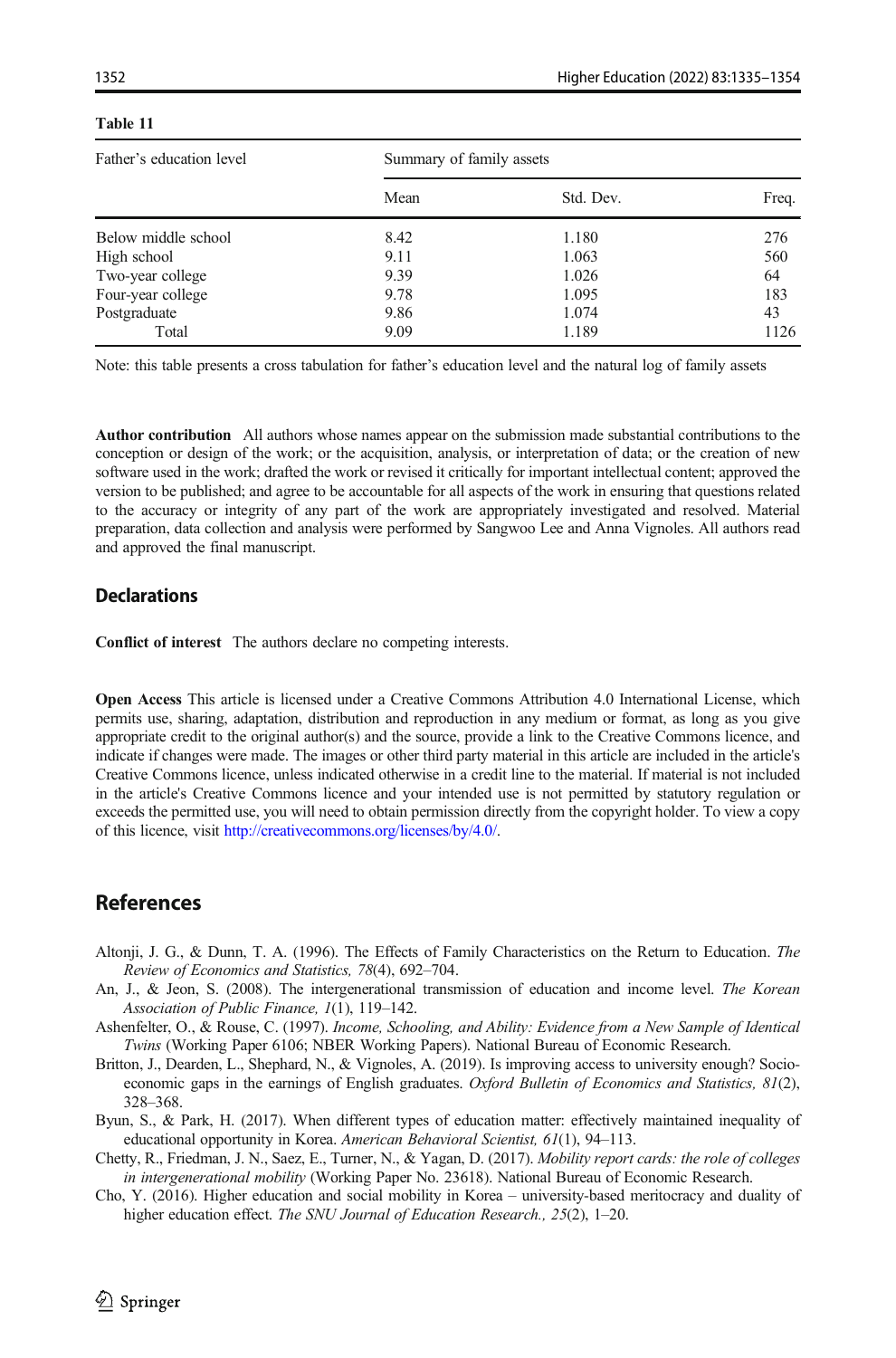- <span id="page-18-0"></span>Choi, P., & Min, I. (2015). A study on social mobility across generations and inequality of opportunity. The Journal of Social Science, 22(3), 31–56.
- Choi, Y., Lee, T., Hwang, J., Ma, K., Joo, J., Kim, E., Lee, H., & Moon, H. (2016). Analysis on gender equality 2016 (No. 2016–96). Women's Development Institute.
- Crawford, C., & Erve, L. V. (2015). Does higher education level the playing field? Socio-economic differences in graduate earnings. Education in Science, 5(4), 380–412.
- Crawford, C., & Vignoles, A. (2014). Heterogeneity in graduate earnings by socio-economic background (IFS Working Paper W14/30). Institute for Fiscal Studies.
- Han, D., Bae, K., & Sohn, H. (2012). Estimating the university prestige effect in South Korea's labor market. KEDI Journal of Educational Policy; Seoul, 9(2).
- Haveman, R. H., & Smeeding, T. M. (2006). The role of higher education in social mobility. The Future of Children, 16(2), 125–150.
- Hong, S. (2011). Female Employment Trend and Working Condition (Korean Social Trend 2011). Korean Women's Development Institute.
- Hwang, I. (2018). Industry 4.0 and higher education quality improvement. Happiness and Education, Ministry of Education.
- Jang, S. (1999). Inequality of educational opportunity. *The Korean Sociological Association*. 47-50.
- Joo, L. (2018). Education and labor market outcomes in Korea. *International Education Studies.* 11(6).
- Jung, J., & Lee, S. (2016). Influence of university prestige on graduate wage and job satisfaction: The case of South Korea. Journal of Higher Education Policy and Management, 38(3), 297–315.
- Jung, J., Yoo, J., & Ha, J. (2019). Higher college enrollment rates for high school students in Seoul and even higher CSAT retake ratios. Joongang Daily.
- Kang, S. (2009). Economic effects of education. Statistics Korea: Trends of Korean Society Education. 77-82.
- Kim, C., & Oh, B. (2019). No gender discrimination before career disruption?: Gender earnings gap at the early stage of work career among college graduates in South Korea. Korean Journal of Sociology, 53(1), 167– 204.
- Kim, H. (2014). Intergenerational mobility and the role of education in Korea. 45, KDI.
- Kim, H., & Voos, P. (2007). The Korean economic crisis and working women. Journal of Contemporary Asia, 37(2), 190–208.
- Kim, N. (2017). The wage gap among generations and between genders and implications thereof. *Ewha Journal* of Gender and Law, 9(2), 69–124.
- Kim, S., & Lee, J. (2006). Changing facets of Korean higher education: Market competition and the role of the state. Higher Education, 52, 557–587.
- Korea Institute for Curriculum and Evaluation (2019). College Scholastic Ability Test. [http://kice.re.kr/sub/info.](http://kice.re.kr/sub/info.do?m=0205&s=english) [do?m=0205&s=english](http://kice.re.kr/sub/info.do?m=0205&s=english). Accessed 6 Jul 2020.
- Korean Council for College Education (KCCE), (2019) An operational diagnosis of major intensive course of two-year colleges.
- Korean Educational Statistics Service (2019). Education statistical analysis data: Higher education. [https://kess.](https://kess.kedi.re.kr/eng/publ/publFile/pdfjs?survSeq=2018&menuSeq=3895&publSeq=44&menuCd=79977&itemCode=02&menuId=3_2_2&language=) [kedi.re.kr/eng/publ/publfile/pdfjs?survseq=2018&menuseq=3895&publseq=44&menucd=](https://kess.kedi.re.kr/eng/publ/publFile/pdfjs?survSeq=2018&menuSeq=3895&publSeq=44&menuCd=79977&itemCode=02&menuId=3_2_2&language=) [79977&itemcode=02&menuid=3\\_2\\_2&language=](https://kess.kedi.re.kr/eng/publ/publFile/pdfjs?survSeq=2018&menuSeq=3895&publSeq=44&menuCd=79977&itemCode=02&menuId=3_2_2&language=). Accessed 24 Apr 2020.
- Korean Higher Education Research Institute (2020). 2020 key higher education policies. Korean Higher Education Research Institute.
- Korean Ministry of Education (2019). Basic Educational Statistics Results 2019. [https://www.moe.go.kr/sn3hcv/](https://www.moe.go.kr/sn3hcv/doc.html?fn=191d54b22d9127387a27f9f6fb523e0c&rs=/upload/synap/202002/) [doc.html?fn=191d54b22d9127387a27f9f6fb523e0c&rs=/upload/synap/202002/](https://www.moe.go.kr/sn3hcv/doc.html?fn=191d54b22d9127387a27f9f6fb523e0c&rs=/upload/synap/202002/). Accessed 19 Jul 2020.
- Korean Research Institute for Vocational Education & Training (2021). Survey design. [https://www.krivet.re.kr/](https://www.krivet.re.kr/eng/eu/eg/euCBADs.jsp) [eng/eu/eg/euCBADs.jsp](https://www.krivet.re.kr/eng/eu/eg/euCBADs.jsp). Accessed 11 Dec 2020.
- Kwon, H. (2018). Employment rates for females in the late 20s and employment policy implications. Korea Employment Information Service Brief.
- Lee, J. (2011). Economics for inequality. Humanitas.
- Lee, J., Jeong, H., & Hong, S. (2018). Human capital and development. Lessons and insights from Koreas transformation. Edward Elgar.
- Lee, J., Jeong, H., & Hong, S. (2014). Is Korea number one in human capital accumulation? Education bubble formation and its labour market evidence. (KDI School Working Paper 2014-03). Korea Development **Institute**.
- Macmillan, M., Tyler, C., & Vignoles, A. (2013). Who gets the top jobs? The role of family background and networks in recent graduates' access to high-status professions. Journal of Social Policy, 44, 483–515.
- Monk-Turner, E., & Turner, C. (2004). The gender wage gap in South Korea: How much has changed in 10 years? Journal of Asian Economics, 15(2), 415–424.